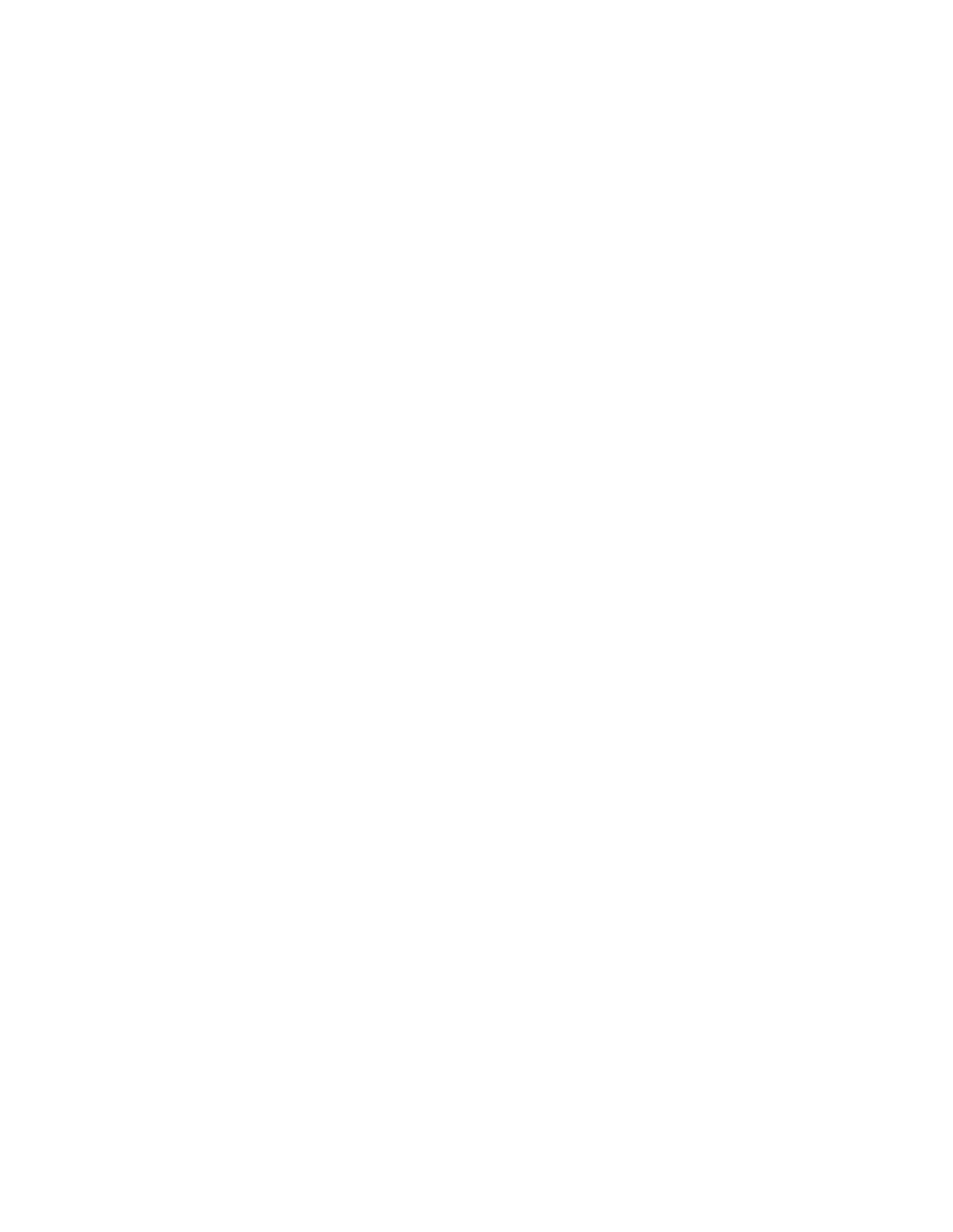### **HILL,** Justice.

[¶1] Appellant, Marco Pedro Lemus (Lemus), challenges his convictions for first degree felony murder (murder committed during the course of a robbery<sup>1</sup>) and conspiracy to commit aggravated robbery. We will affirm.

#### **ISSUES**

[¶2] Lemus raises these issues:

1. Uncharged evidence was improperly presented to the jury when the State showed the jury a video without redacting evidence of other crimes.

2. The pathologist's testimony was improperly admitted without adequate foundation when he was not the pathologist who performed the autopsy.

3. The prosecutor's remarks in closing argument constituted impermissible prosecutorial misconduct when he professed a belief that he had put on enough evidence to indicate guilt.

4. It was improper not to allow and pay for [Lemus] to have his own expert witnesses.

5. If the prosecutor used fake pictures and allowed perjured testimony to be presented, then a new trial should be granted.

6. It was error for the trial court not to allow [Lemus] to talk with the alleged co-conspirators.

7. If the trial court were not allowing [Lemus] to issue his own trial subpoenas, error was created.

8. It was error for the trial court to deny [Lemus's] motion for a change of venue.

<sup>1</sup> Lemus was also convicted of attempted aggravated robbery, but that merged into the felony murder conviction for purposes of sentencing. Lemus was sentenced to 8 to 10 years for the conspiracy and to a consecutive life sentence for the felony murder.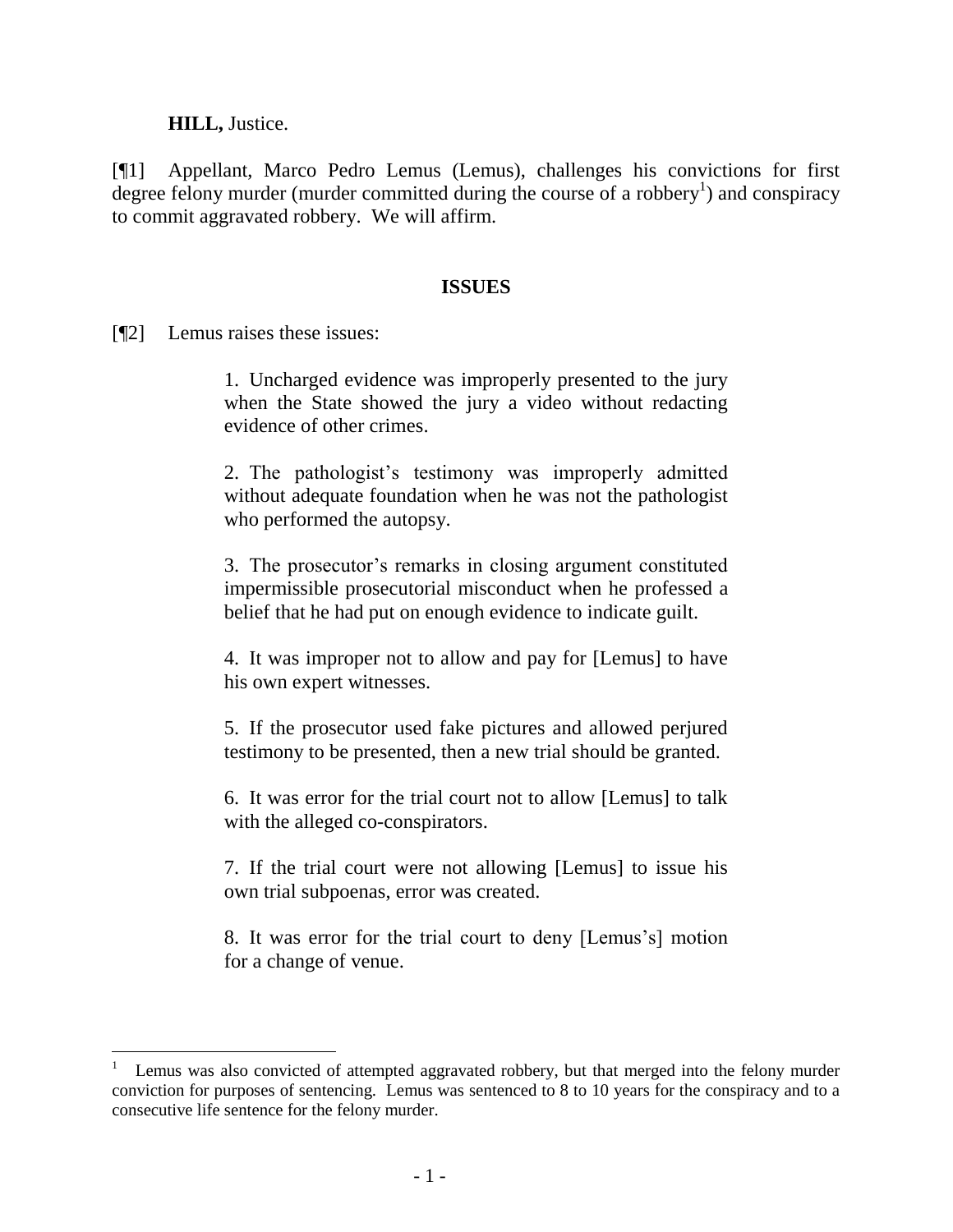9. [Lemus] maintains that jury selection was improperly conducted.

10. [Lemus] maintains the prosecutor improperly threatened and intimidated witnesses.

11. The prosecutor's opening statement was improper when he announced he would call several witnesses and then did not call them.

12. Insufficient evidence was produced to sustain a conviction of conspiracy.

The State has reorganized the issues into five categories:

I. The prosecutor did not commit misconduct, sufficient to warrant reversal of [Lemus's] convictions, in his opening and closing arguments, in his alleged threatening and intimidation of witnesses, or in his alleged use of "fake pictures" and perjured testimony.

II. The district court did not hinder [Lemus's] right to present his defense when it allegedly did not offer him experts to assist with his defense, allegedly refused to allow him to speak with his coconspirators, and allegedly refused to allow him to issue his own subpoenas.

III. The district court did not commit error in allowing [Lemus's] videotaped confession – which [Lemus] insists contained W.R.E.  $404(b)$  evidence – to be played in its entirety, or in allowing the admission of testimony from Dr. Robert Deters concerning the nature of the victim's wounds.

IV. The district court did not interfere with [Lemus's] right to a trial by an impartial jury when it denied his motion for change of venue, or in its method of jury selection.

V. Sufficient evidence supported [Lemus's] conviction for conspiracy to commit aggravated robbery.

# **FACTS AND PROCEEDINGS**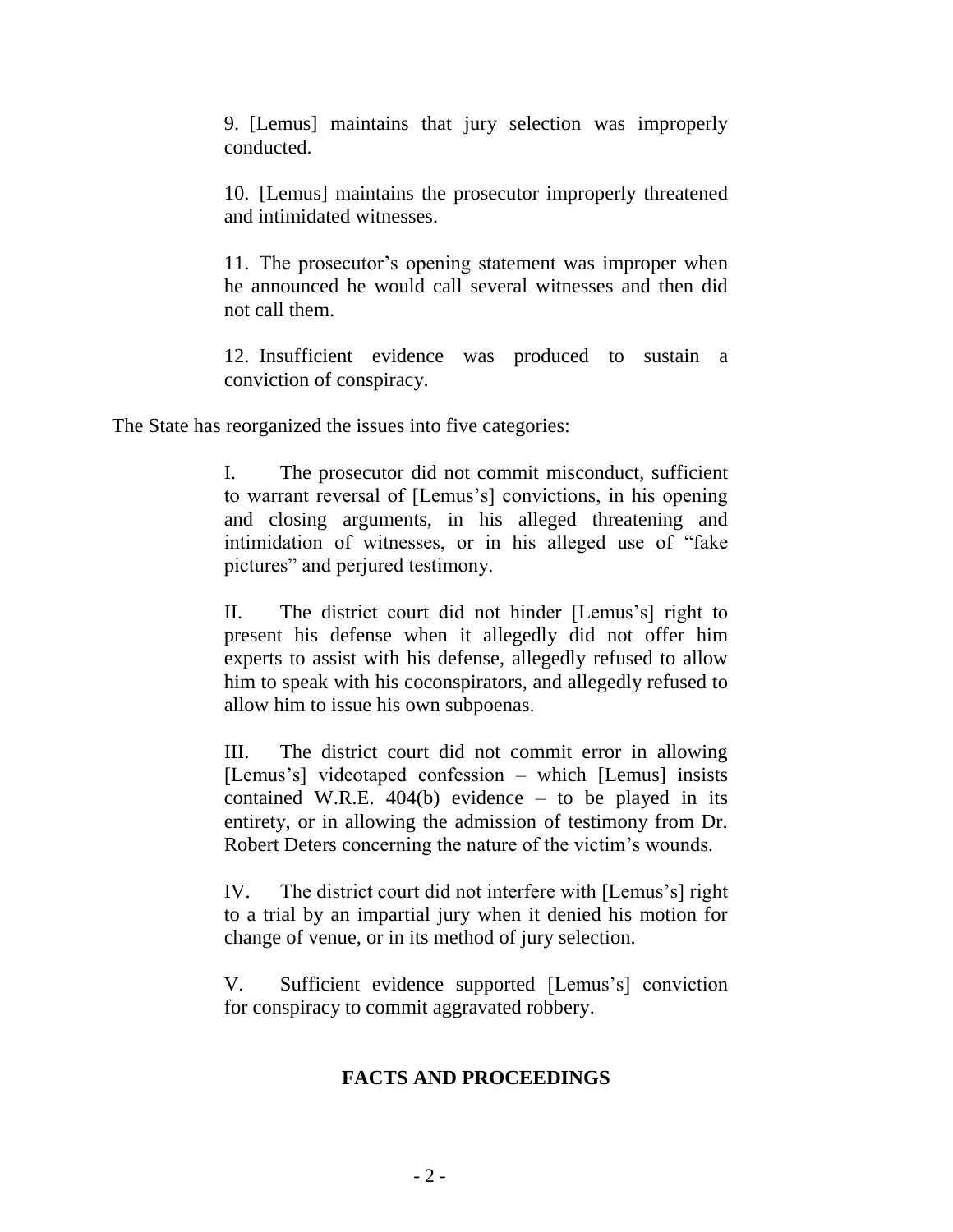## **General Matters**

[¶3] When the proceedings in this case were initiated, Lemus was represented by a public defender. Later in the proceedings, he undertook to represent himself at the pretrial proceedings and during his jury trial.<sup>2</sup> He was assisted by standby counsel. As is so often the result in cases where a defendant chooses to represent himself, this case became somewhat muddled because of Lemus's performance as his own attorney, as well as because of other circumstances related to Lemus's family and codefendants. No claim is made in this appeal that the district court erred in its rather thorough effort to warn Lemus of the dangers and disadvantages of representing himself.

[¶4] This is the third in a series of cases that arose out of the robbery and murder of Manuel Leon-Leyva, in Lincoln County, in February of 2004. *See Rawle v. State*, 2007 WY 59, 155 P.3d 1024 (Wyo. 2007); and *Talley v. State*, 2007 WY 37, 153 P.3d 256 (Wyo. 2007). Although we will, of course, rely only upon the evidence presented at Lemus's trial in resolving whether or not the evidence was sufficient in his case, we provide this summary of the evidence taken from the *Rawle* case for purposes of background, clarity, and structure in addressing the issues raised by Lemus.

> In early February of 2004, Mr. Rawle departed from South Dakota with his girlfriend, Eyvette Talley, and her three children, along with Ms. Talley's brother, Marco Lemus, his wife, Tiffany Lemus, and their three children. The group traveled in a 1989 Cadillac and headed to Arizona. They passed through Wyoming and planned a stop in Kemmerer, Wyoming, where Mr. Rawle had a connection with a drug dealer that he had established when he was previously employed in the area. At some point during their trip, Mr. Lemus, Ms. Talley, and Mr. Rawle devised a plan to rob the drug dealer, Manuel Leon-Leyva.

> When they arrived in Kemmerer, Mr. Rawle contacted Mr. Leon-Leyva and requested that they meet for a drug transaction at a local grocery store. Mr. Lemus, Ms. Talley, and Mr. Rawle armed themselves with steak knives. They left Mrs. Lemus and the children in the Cadillac to meet Mr. Leon-Leyva, who arrived at the meeting location driving his vehicle. Mr. Leon-Leyva was then robbed and stabbed to death in his vehicle.

> > Mr. Rawle drove Mr. Leon-Leyva's vehicle, followed

<sup>2</sup> Under the Sixth Amendment of the United States Constitution and art. 1, § 10 of the Wyoming Constitution, a defendant has a right to represent himself. *See Hauck v. State*, 2001 WY 119, ¶ 16, 36 P.3d 597, 601-2 (Wyo. 2001) (and cases cited therein).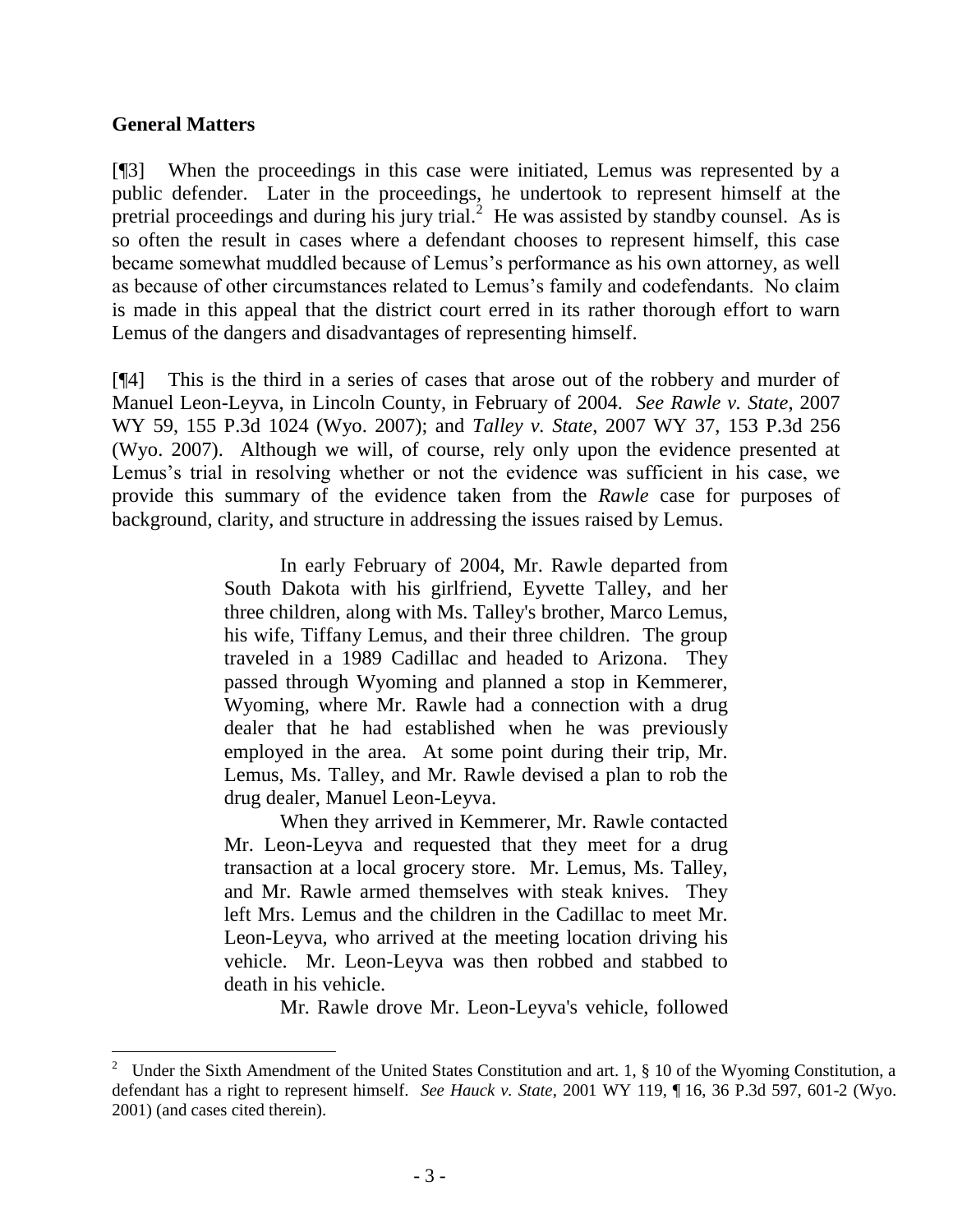by the Cadillac driven by Ms. Talley, to a remote location. The three perpetrators burned the victim's vehicle and body in an attempt to destroy the evidence of their crimes. The charred vehicle and remains were later discovered and an investigation ensued.

*Rawle*, ¶¶ 3-6, 155 P.3d at 1026.

[¶5] On June 14, 2004, a felony information was filed against Lemus, charging him with second-degree homicide. The State amended the information to include the charges for which he was convicted, as set out above. Lemus was living in Florida at the time of his arrest, and he waived extradition back to Wyoming on June 22, 2004. The Wyoming Public Defender was appointed to represent Lemus on August 20, 2004.

[¶6] Lemus appeared before the district court for arraignment on September 30, 2004, at which time his appointed public defender requested a mental health examination for his client (over Lemus's objections). On September 30, 2004, the district court suspended the proceedings and sent Lemus to the Wyoming State Hospital for an evaluation for the following purposes:

> (ii) An opinion as to whether the accused has a mental illness or deficiency, and its probable duration;

> (iii) An opinion as to whether the accused, as a result of mental illness or deficiency, lacks capacity to comprehend his position, to understand the nature and object of the proceedings against him, to conduct his defense in a rational manner and to cooperate with his counsel to the end that any available defense may be interposed;

> (iv) An opinion as to whether at the time of the alleged criminal conduct the accused, as a result of mental illness or deficiency, lacked substantial capacity to appreciate the wrongfulness of his conduct or to conform his conduct to the requirements of law;

> (v) A recommendation as to whether the accused should be held in a designated facility for treatment pending determination by the court of the issue of mental fitness to proceed; and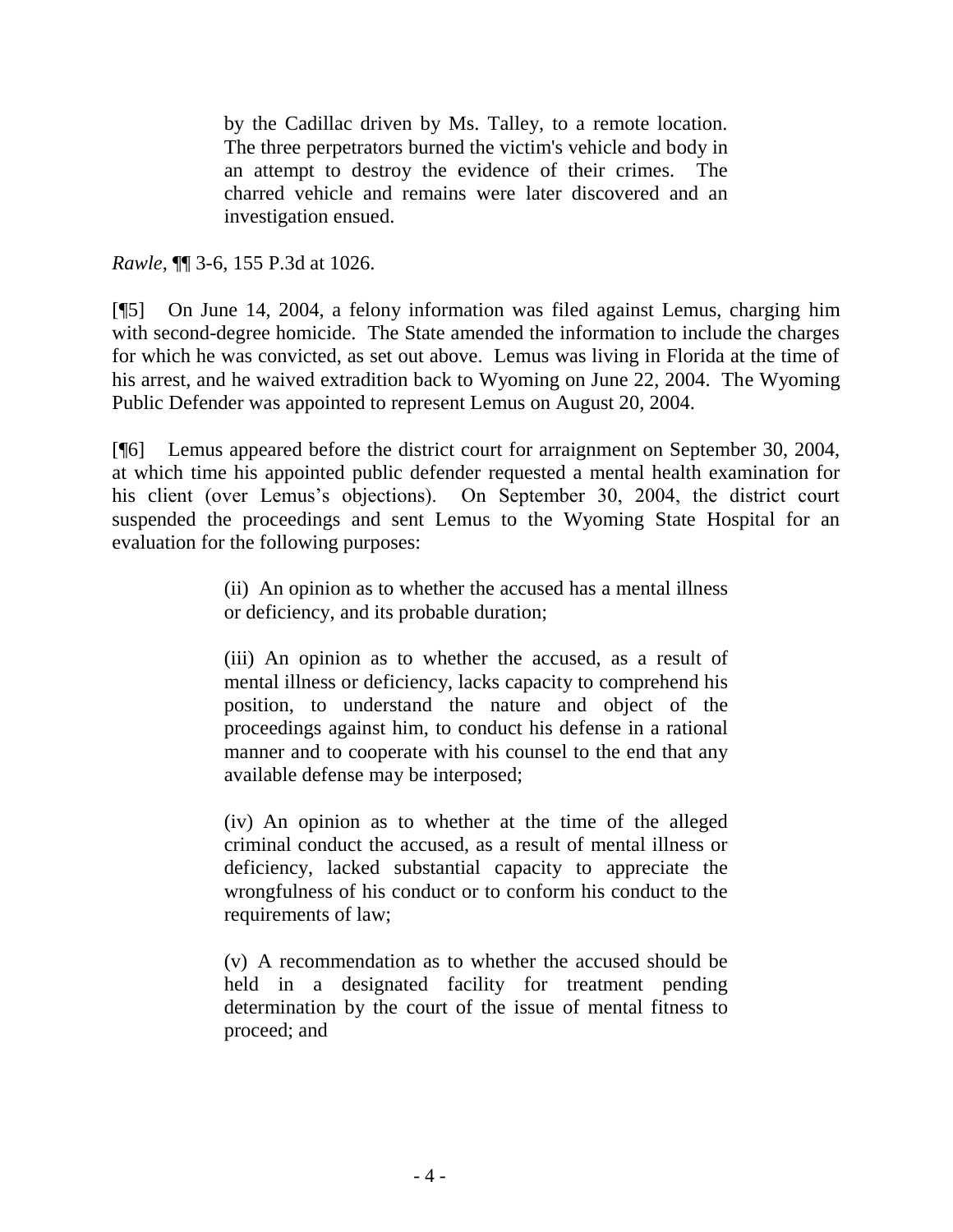(vi) A recommendation as to whether the accused, if found by the court to be mentally fit to proceed, should be detained in a designated facility pending further proceedings.

The evaluation was received by the district court on November 24, 2004, and all questions were essentially answered in the negative.

[¶7] It is apparent from the record that there was conflict between Lemus and the attorney who was initially appointed to represent him. In part, this conflict arose because Lemus did not want a mental health evaluation. That attorney was permitted to withdraw, and a new public defender entered an appearance on Lemus's behalf on January 5, 2005. At first, Lemus very reluctantly agreed to allow that attorney to represent him.

[¶8] On January 19, 2005, the State filed its notice of intent to use W.R.E. 404(b) evidence. The State was thorough in its advocacy for use of this sort of evidence:

> 1. Evidence that [Lemus] and the other co-defendants and alleged co-conspirators used controlled substances on their trip from Sioux Falls, South Dakota, to Kemmerer, Wyoming. This evidence will not be introduced to prove the character of a person in order to show that he acted in conformity therewith, but to prove motive, intent, preparation, and a common plan. Further, the State plans to use said evidence because it is part of a continuing course of conduct that includes the crimes charged in the information. Events do not occur in a vacuum and jurors need to know about this uncharged conduct to realistically evaluate the evidence in this case. The jury has a right to hear what occurred immediately before and after the crime.

> 2. Evidence of various shopliftings that [Lemus] and co-defendants are alleged to have participated in between the time they left Sioux Falls, South Dakota, and arrived in Kemmerer, Wyoming, on the  $6<sup>th</sup>$  day of February, 2004. Specifically the State intends to show that [Lemus] and codefendants participated in shoplifting whereby the knives that were allegedly used to kill the victim were obtained. This evidence will not be introduced to prove the character of a person in order to show that he acted in conformity therewith, but to prove motive, intent, preparation, and a common plan. Further, the State plans to use said evidence because it is part of a continuing course of conduct that includes the crimes charged in the information. Events do not occur in a vacuum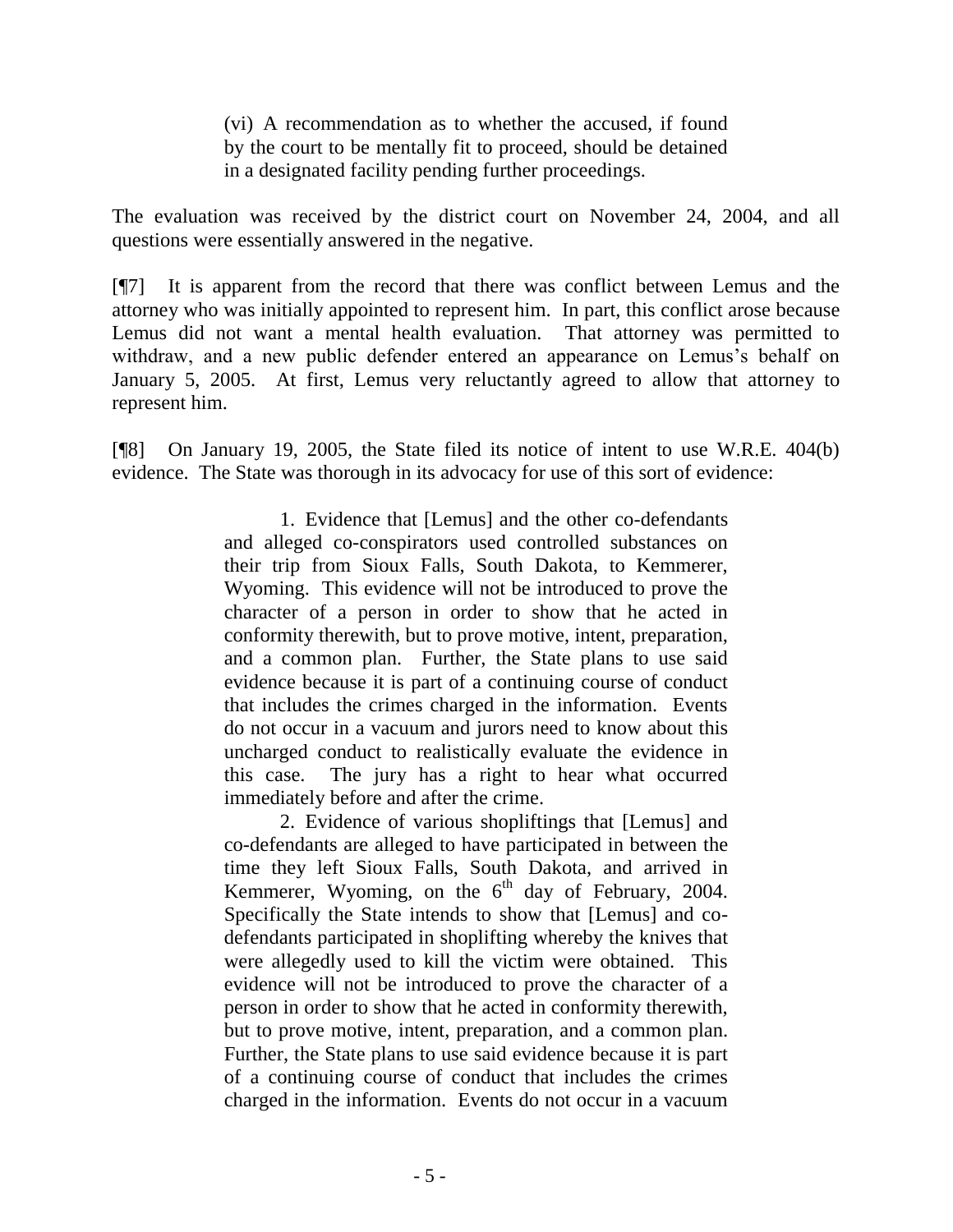and jurors need to know about this uncharged conduct to realistically evaluate the evidence in this case. The jury has a right to hear what occurred immediately before and after the charged crime.

3. The burning of the vehicle belonging to Manuel Leon-Leyva and also the burned body contained in that vehicle. This evidence will not be introduced to prove the character of a person in order to show that he acted in conformity therewith, but to prove motive, intent, preparation, and a common plan. Further, the State plans to use said evidence because it is part of a continuing course of conduct that includes the crimes charged in the information. Events do not occur in a vacuum and jurors need to know about this uncharged conduct to realistically evaluate the evidence in this case. The jury has a right to hear what occurred immediately before and after the crime.

The State knew about this evidence from Lemus's confession. The State also gave notice of its intent to use hearsay evidence as provided for in W.R.E. 804(b)(6), specifically testimony from the victim's widow that her deceased husband told her that a person who turned out to be Rawle was in town the day the victim was murdered.

[¶9] Lemus filed a motion for change of venue and the State responded to it, contending that it should not be considered unless it was not possible to seat an impartial jury. Eventually, the district court denied that motion and proceeded to jury selection. A jury was selected with dispatch and that process gave no sign that a change of venue was necessary. Thereafter, Lemus did not further pursue his request for a change of venue.

[¶10] On January 24, 2005, Lemus's appointed public defender filed a notice that Lemus intended to represent himself in all additional proceedings and made a request to act as standby counsel only. On January 28, 2005, the presiding judge recused himself from Lemus's case because the judge's son was an assistant county attorney in Lincoln County. The case was then assigned to the Honorable Wade E. Waldrip, from the Second Judicial District (Carbon County). On February 22, 2005, Lemus waived his right to a speedy trial. An initial pretrial order setting a trial date in Carbon County was inadvertently sent out. At the first hearing on motions in the case, Judge Waldrip made clear that there had been no change of venue, that the indication that the trial was to be in Carbon County was an inadvertent error, and that the trial would be in Lincoln County, where the crime occurred.

[¶11] On May 3, 2005, Lemus filed approximately 62 motions asking that subpoenas be issued for witnesses for the defense. On that same date, he also filed approximately 20 substantive motions, including motions to suppress various statements he made to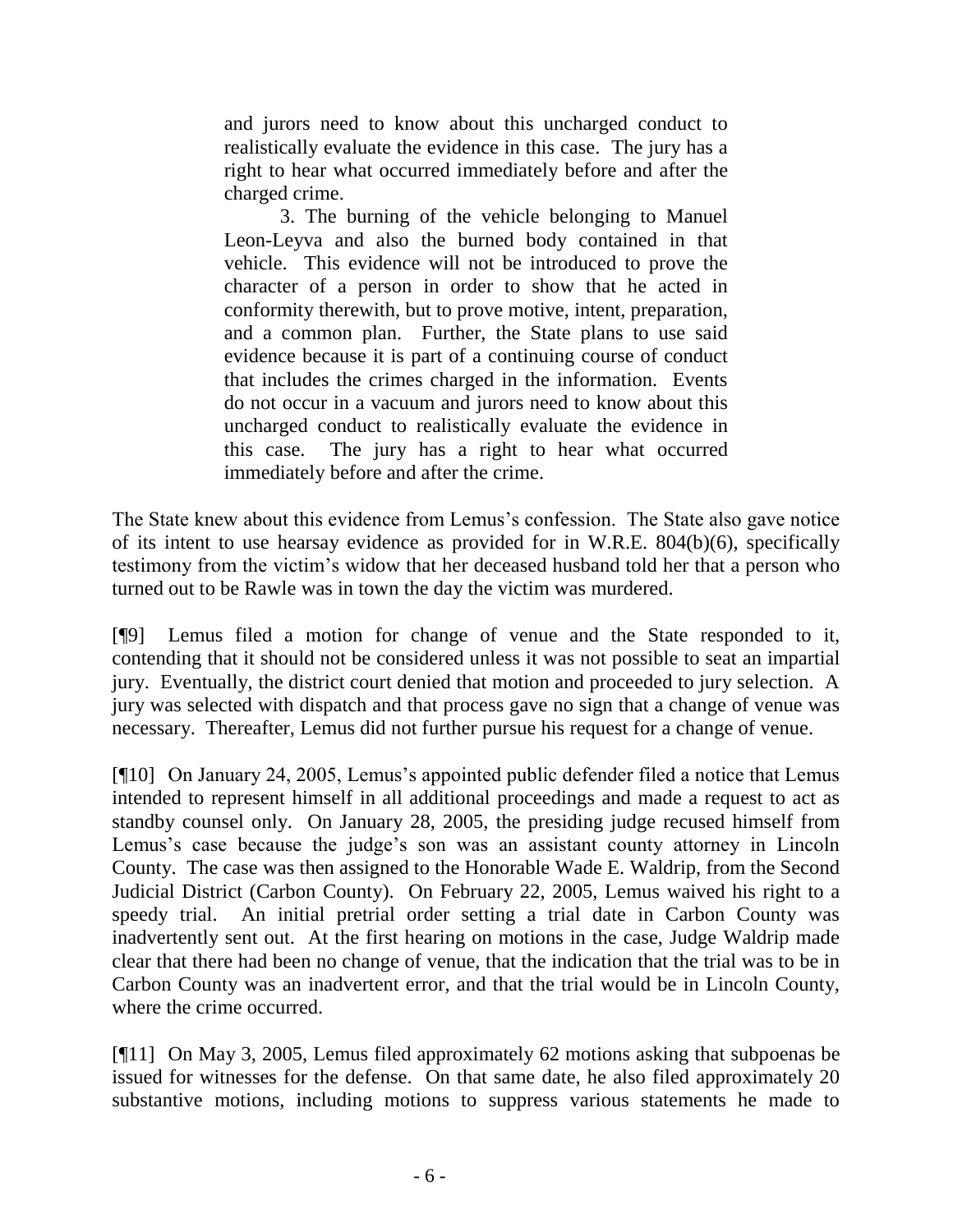authorities, to suppress the mental evaluation from the State Hospital, to suppress the statements of other witnesses, for a Spanish interpreter because he intended to have many Spanish speaking witnesses, a motion for a gag order on himself and his co-defendants, and a motion to preclude his wife from testifying against him. The State provided individualized responses to all of these motions, as required by the district court. With respect to the motions for subpoenas, the State made clear that it understood that Lemus could request such subpoenas; however, the State reserved the right to object to them on the grounds of relevancy, competency, cumulativeness, or other applicable reasons. The district court also forewarned Lemus that subpoenas would issue only if he demonstrated the relevancy of the proposed witnesses' testimony.

[¶12] On June 3, 2005, the district court issued a scheduling order setting the trial in Lincoln County and acknowledging that Lemus would be permitted to represent himself, with the public defender acting as standby counsel.

[¶13] On June 22, 2005, Lemus filed 27 substantive motions which were, for the most part, duplicative of those filed in May. However, this set of motions included one for a team of expert witnesses. On that same date, he filed approximately 56 motions to subpoena witnesses for his defense, and most of those were also duplicative of the subpoenas requested in May. An additional 20 motions and petitions were filed in the district court by Lemus on August 1, 2005, and August 8, 2005. The State submitted its request for jury instructions and its lists of witnesses and exhibits on August 12, 2005. On August 12, 2005, Lemus filed two motions and a list of witnesses. On August 16 and 17, 2005, Lemus filed several hundred pages of documents that appeared to be his way of complying with the district court's pretrial order. At a hearing on motions held on August 23, 2005, the district court went through all of Lemus's motions and requests for subpoenas and heard argument on them and ruled on them, one by one.

[¶14] As the time of trial approached, Lemus shortened his witness list considerably. However, as was the circumstance throughout this case, Lemus did not have a physical address for many of his selected trial witnesses. Instead, he provided a sort of metes and bounds description of a location, or a name of an employer, or just a city. In some instances, he provided no address whatsoever. The record reflects that extraordinary efforts were made to locate witnesses and serve subpoenas, but not all such efforts were successful.

[¶15] On October 3, 2005, the day before Lemus's trial began, the district court held a final motions hearing to take care of last minute details. However, much of that hearing was devoted to a sort of dress rehearsal of the trial procedures for the benefit of Mr. Lemus.

# **The Evidence Presented at Lemus's Trial**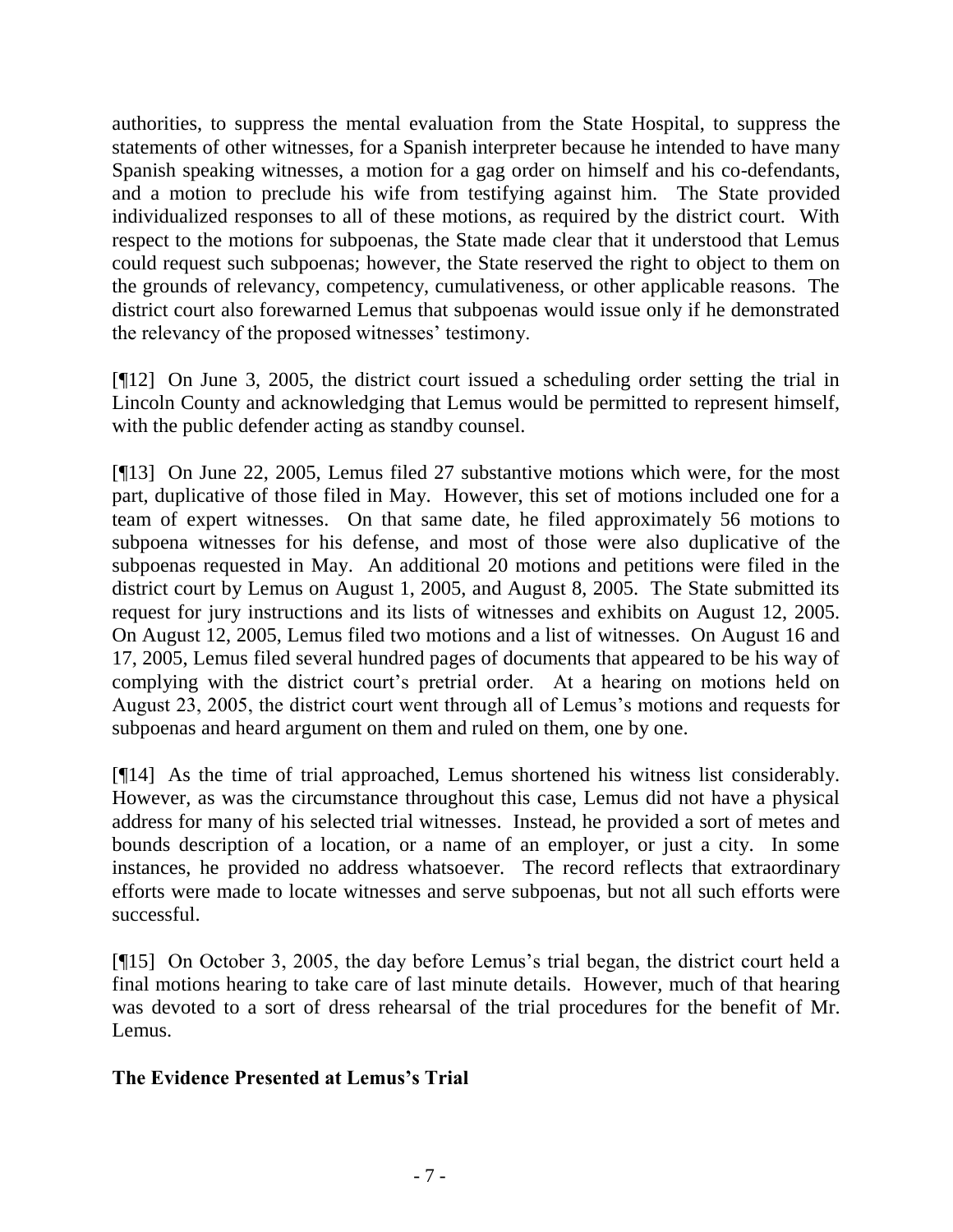[¶16] On February 7, 2004, a pumper for EOG Resources was checking on wells near Exxon's Shute Creek facility in Lincoln County when he found a burnt vehicle with a dead human body in it. The vehicle had not been there when he was at that same site the day before. He also found a road map atlas near the burnt vehicle. That atlas was eventually tied to Lemus and his coconspirators. Cross-examination by Lemus revealed that the passenger door of the vehicle was open. This took on some significance as the trial progressed because, in his confession, Lemus related how his group had to return to the vehicle because they could see from their vantage point that the first fire they started in the vehicle had gone out. They figured out that the fire went out because it had no oxygen source. Thus, they returned to the vehicle and lit the fire again leaving two windows and the passenger door open. An investigating officer found a gas cap near the crime scene. That was significant because Lemus related that it was removed from Leon-Leyva's car so that they could try to get gas to use as an accelerant to hasten the ignition of the fire.

[¶17] The body found in the vehicle was first identified by associating it with the owner of the burned vehicle, Manuel Leon-Leyva. From Leon-Leyva's wife, it was ascertained that he had left home the night before to meet a friend he knew as "Cowboy." The nickname "Cowboy" was later tracked to Brian Rawle. DNA tests established that the body in the burnt vehicle was that of Leon-Leyva.

[¶18] It was not until the police received a phone call from Tiffany Lemus on June 11, 2004, that they identified Lemus as a suspect. Lemus was arrested in Orlando, Florida on June 16, 2004, on unrelated charges (apparently instigated by his wife). While he was in custody on that matter, he was questioned by Deputy Sheriff John Stetzenbach from Lincoln County and Agent James T. Whinnery of the Wyoming Division of Criminal Investigation. The interview with Lemus was preserved on video tape and was played for the jury in its entirety. Lemus made no objection to the tape being shown in an unedited format to the jury.

[¶19] There was no audio at the beginning of the tape, just Lemus pacing around in an interview room. Lemus insisted that he was praying at that time and that there should have been audio. The trial court, with the jury present, accepted Lemus's contention that he was praying and the viewing of the tape continued. In the video taped interview, Lemus admits many times that he was an active participant in the plan to rob Leon-Leyva and the actual murder of him, as well as the burning of his body.

[¶20] Although there are a few points in the tape where the transcription is noted to be inaudible, our review of it established that nothing of apparent substance was inaudible. In addition, we note that Lemus talked at length about many things, some pertinent to the questions asked of him and some just volunteered information. Although what he had to say did not always make "sense," we are satisfied that the vast majority of the tape was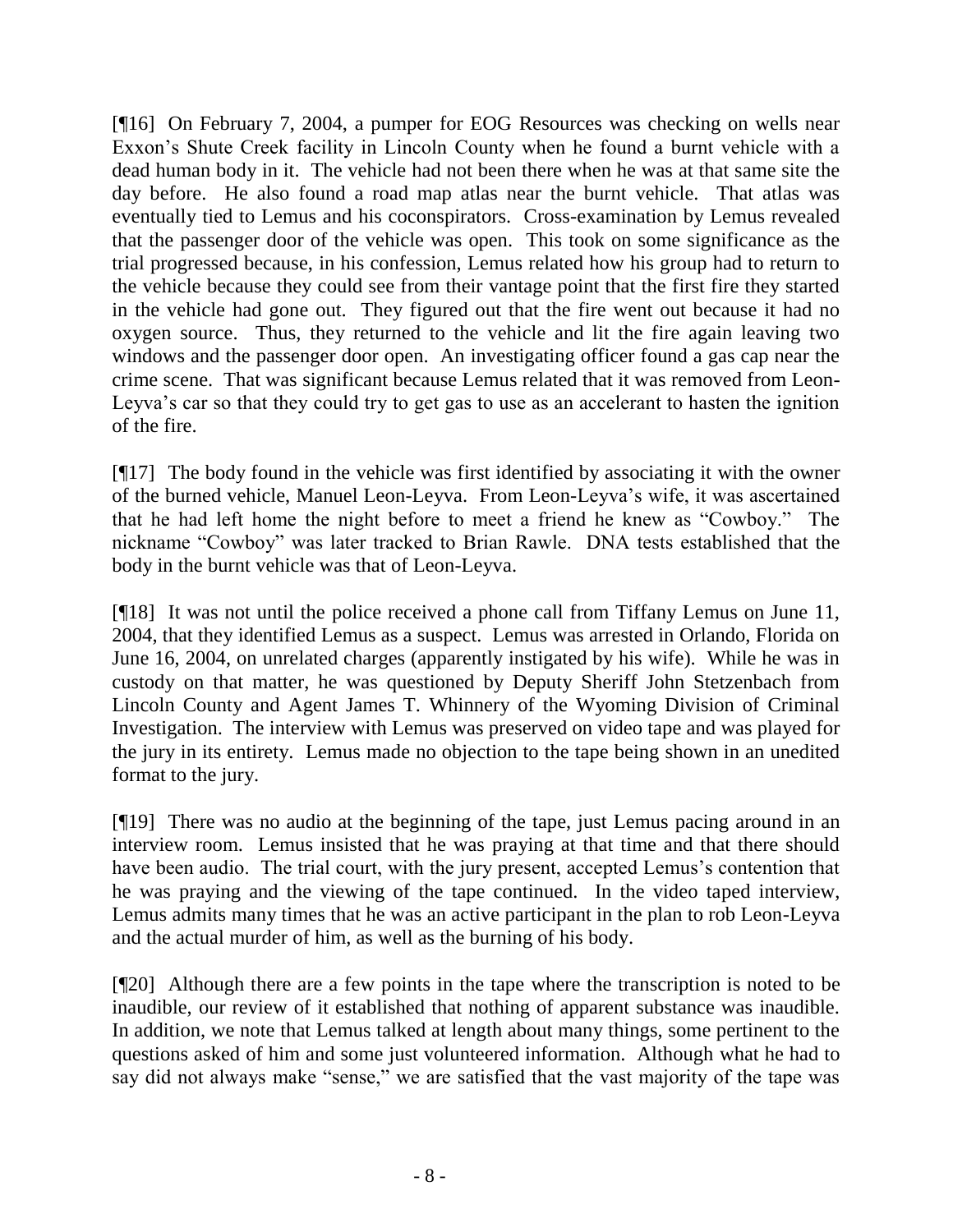audible, and that the transcript in the record is an accurate repetition of the taped interviews.

[¶21] We also note that Lemus believed, or feigned a belief, that the police officers were there to talk to him about his wife's claim that he was stalking her. After several minutes of bantering back and forth, the police officers redirected Lemus's attention to why they were there. Lemus seemed to know why they were there and initially he wanted to know where his wife was and indicated that he would talk with them, but first he wanted to know where his wife was, and later wanted to know exactly who told them about what had happened in Wyoming. Eventually, Lemus agreed that he would "give it to you guys on a silver platter as long as we are all charged the same." Once the police officers told Lemus that it was his wife Tiffany that they had talked to, Lemus related that there were four of them involved: He was involved, his wife Tiffany was involved, his sister Eyvette Talley was involved, and Eyvette's boyfriend Brian Rawle was involved. They made a plan to contact Leon-Leyva and to rob him for the drugs and money he might have. That plan included that if anything "goes bad," they were all going to cover it up together. They were all armed with steak knives, and it was also understood that if things "went bad," they would kill Leon-Leyva. After stabbing him to death, they then drove Leon-Leyva's car into the countryside near Kemmerer and lit it afire.

# **DISCUSSION**

# **Change of Venue**

[¶22] Lemus filed a motion for change of venue. That motion was never supported by either cogent argument or pertinent authority. As noted above in the facts section, Lemus thought he had been granted a change of venue because of an error in the district court's trial setting order. The record makes clear that it was an error, and that the district court did not intend to consider the motion for change of venue until after jury selection was completed.

[¶23] We review the denial of a motion to change venue under the abuse of discretion standard. *Urbigkit v. State*, 2003 WY 57, ¶ 26, 67 P.3d 1207, 1220 (Wyo. 2003). We employ this analytical process to that review:

> Criminal defendants in Wyoming have a constitutional right to a trial by an impartial jury. Wyoming's constitutional provision grants the right to trial "by an impartial jury of the county or district in which the offense is alleged to have been committed." Wyo. Const. art. 1, § 10. The legislative provision mirroring the constitution requires "[e]very criminal case shall be tried in the county in which the indictment or offense charged is found, except as otherwise provided by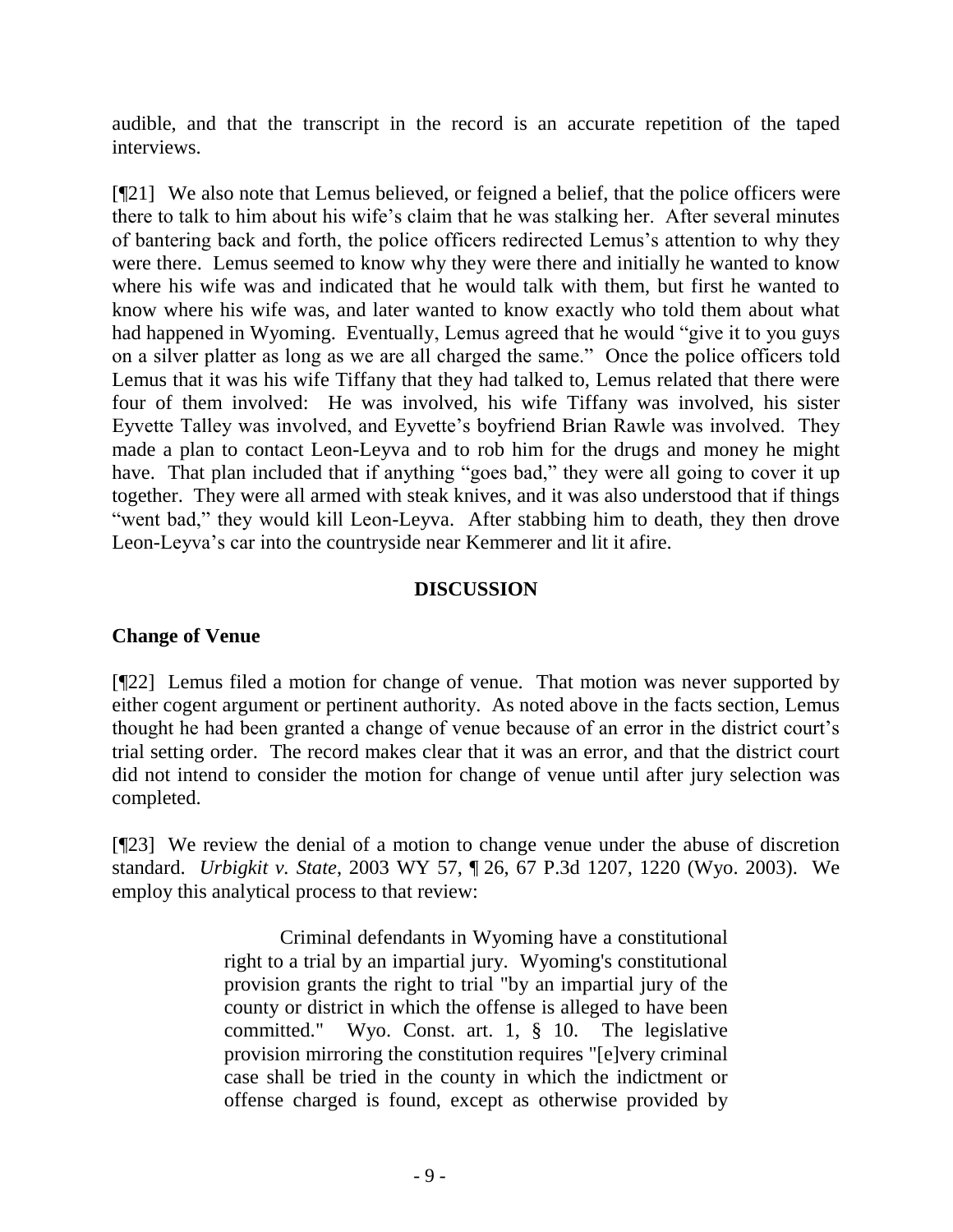law." Wyo. Stat. Ann. § 1-7-102(a) (LEXIS 1999). Trial proceedings are transferred to another county "only if the court is satisfied that there exists within the county where the prosecution is pending so great a prejudice against the defendant that the defendant cannot obtain a fair and impartial trial in that county." W.R.Cr.P. 21(a).

This Court has adopted a two-part test for determining whether a change of venue should be granted after *voir dire* because of pre-trial publicity: " 'First, the nature and extent of the publicity must be considered; second, the difficulty or ease in selecting a jury must be considered along with the amount of prejudice which actually appears during *voir dire* examination.' " *Sides [v. State]*, 963 P.2d [227,] 231 [(Wyo.1998)] (quoting *Murry [v. State*], 713 P.2d [202,] 208  $[$  (Wyo.1986)]).

*Id*., ¶ 27 (quoting *Nixon v. State*, 994 P.2d 324, 326-27 (Wyo. 1999)); *and see Schwenke v. State*, 768 P.2d 1031, 1033 (Wyo. 1989).

[¶24] Lemus made no attempt to demonstrate the level of pretrial publicity, although we will take note that this was a high profile crime in Lincoln County and that his codefendants were also tried there before Lemus was. In neither of those cases was venue an issue on appeal. *Rawle*, 155 P.3d 1024; *Talley*, 153 P.3d 256. Sixty-five jurors were summoned for Lemus's trial. Of those, 12 had heard about the case in the media or from other sources, such as friends, co-workers, etc. Each of those jurors was closely examined. One juror expressed a view that he could not put aside the opinion that he had adopted (he was not asked what that opinion was). He was excused for cause. At the close of voir dire, Lemus passed the jury for cause and had no objections to the jury selection process.

[¶25] We have applied the standard of review outlined above, and we conclude that the district court did not abuse its discretion in denying the motion for a change of venue.

# **Challenge to Jury Selection Process**

[¶26] We need not spend much additional time on this issue. At trial, Lemus had no objections to the jury selection process, and he passed the jury that was selected for cause. He exercised all of his peremptory challenges. We have carefully examined the voir dire and we find no irregularities of any sort. Lemus's brief fails to present cogent argument or pertinent authority that persuades us to examine this issue further. *See*, *e.g.*, *Statezny v. State*, 2001 WY 22, ¶ 11, 18 P.3d 641, 644-45 (Wyo. 2001). For these reasons, we conclude that the jury selection process was not erroneous in any way.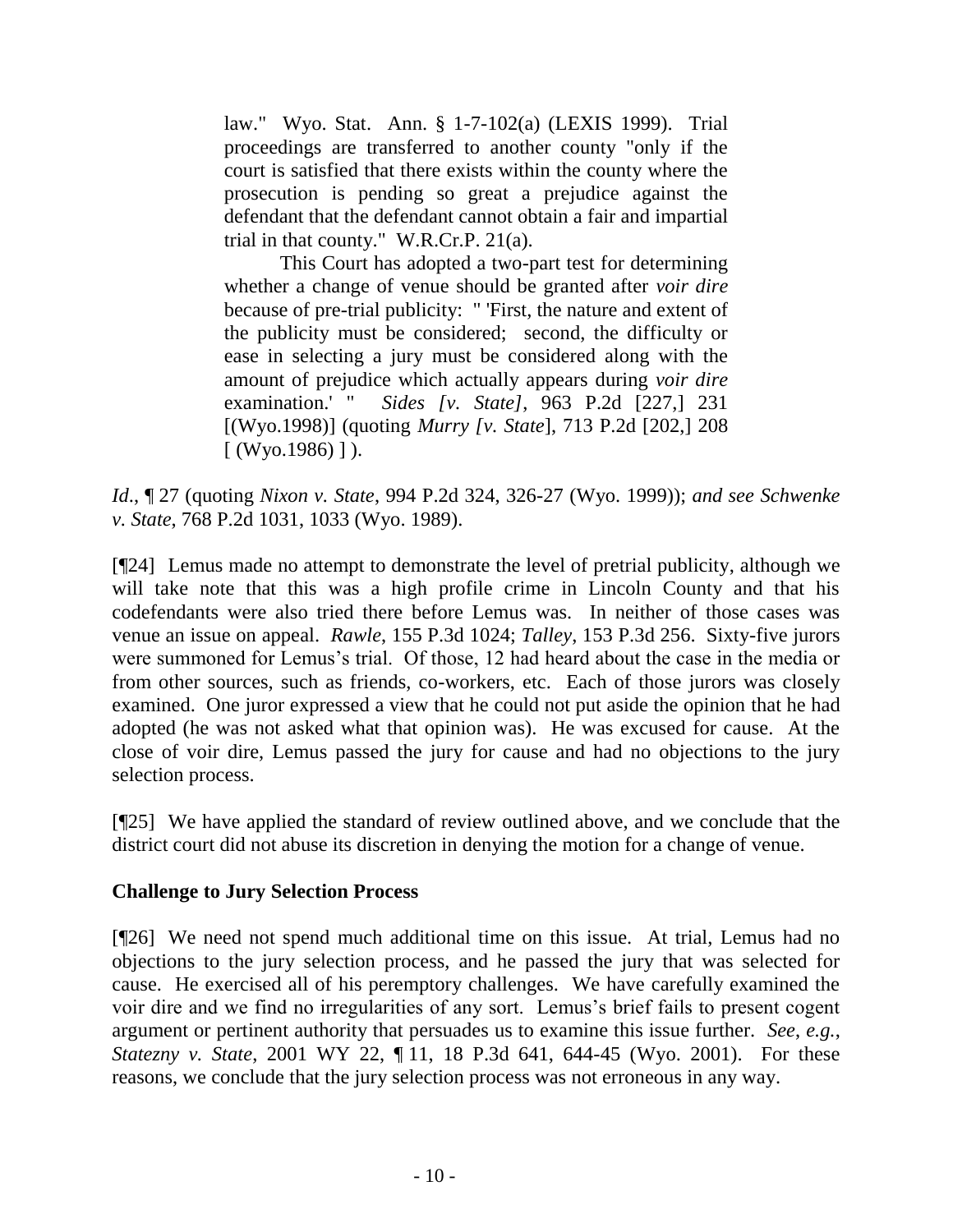# **Defendant's Subpoenas**

[¶27] As a part of the lengthy and very complete warnings the district court gave Lemus with respect to disadvantages of representing himself at trial (with standby counsel), the district court specifically called Lemus's attention to the circumstance that the district court could not aid Lemus in subpoenaing witnesses, and that he would be required to demonstrate the relevance of the testimony of all proposed witnesses. Moreover, the trial court emphasized that it could not aid Lemus in arranging interviews with witnesses from his jail cell, or with witnesses who were incarcerated elsewhere.

[¶28] We need not get too far beyond generalities in this regard, because the record supports only a conclusion that all the witnesses Lemus wanted to call either appeared voluntarily (with or without subpoena) or were summoned by means of subpoena. It is unquestioned that a defendant in a criminal case has a constitutional right to a fair trial, and that includes the right to summon witnesses in his defense. U.S. Const Amend. VI ("…to have compulsory process for obtaining witnesses in his favor…."); Wyo. Const. art. 1, § 10 ("In all criminal prosecutions the accused shall have the right … to be confronted with the witnesses against him, to have compulsory process served for obtaining witnesses…."). Wyo. Stat. Ann. §§ 7-11-402 and 7-11-405 (LexisNexis 2007). It is, however, the defendant's burden to ensure that the witnesses he wants are summoned. 81 Am. Jur.2d *Witnesses* § 4 (2004 and Supp. 2006).

[¶29] It is transparent in the record that Lemus's concept of a "material witness" was very broad. For instance, for reasons that Lemus did not articulate, he wanted to subpoena all the members of the Commission on Judicial Conduct and Ethics. The district court would not approve that. However, the district court did allow Lemus to subpoena an employee of the State Crime Lab whose testimony appeared to be relevant. In addition, the clerk of the district court in Lincoln County met with Lemus in his cell in an effort to further identify, locate, and serve Lemus's witnesses. *See* Jay M. Zitter, Annotation, *Sufficiency of Evidence to Support or Require Finding that Out-of-State Witness in Criminal Case is "Material Witness" Justifying Certificate to Secure Attendance Under Uniform Act to Secure the Attendance of Witnesses from Without a State in Criminal Proceedings*, 12 A.L.R.4<sup>th</sup> 742 (1982 and Supp. 2006); Jay M. Zitter, Annotation, *Sufficiency of Evidence to Support or Require Finding that In-State Witness in Criminal Case is "Material and Necessary" Justifying Issuance of Summons Directing Attendance of Witness Under Uniform Act to Secure the Attendance of Witnesses from Without a State in Criminal Proceedings, 12 A.L.R.4<sup>th</sup> 771 (1982 and Supp. 2006);* Romualdo P. Eclavea, Annotation, *Right of Indigent Defendant Under Rule 17(b) of the Federal Rules of Criminal Procedure to Appearance of Witnesses Necessary to Adequate Defense*, 42 A.L.R.Fed 233 (1979 and Supp. 2006).

[¶30] So far as the record shows, all witnesses who Lemus wanted to call were summoned. Even the many witnesses for whom Lemus could not provide a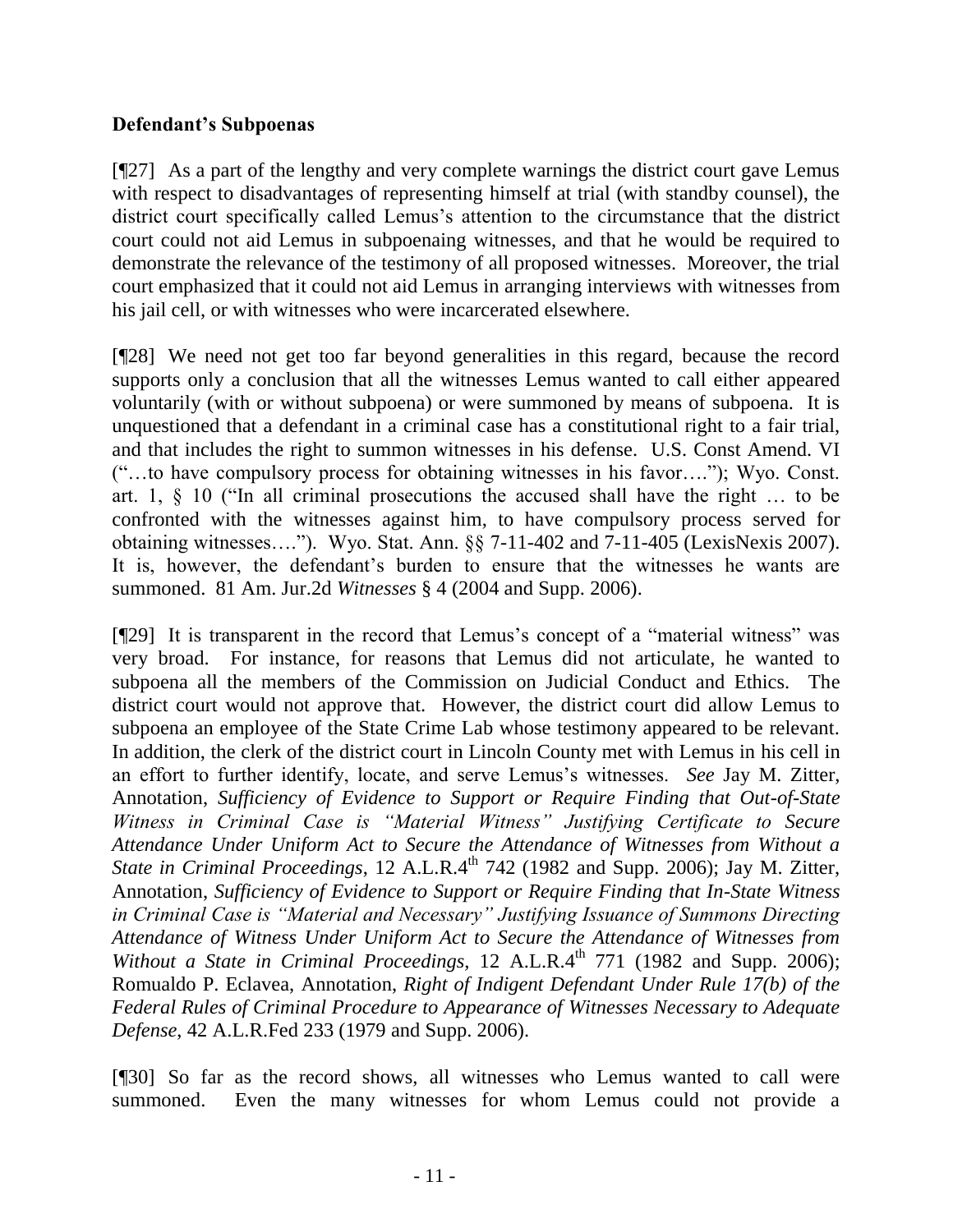street/delivery address were sought and served, if possible. However, at no point in the record does Lemus complain that there was a witness, whose testimony was material to his trial, who he was unable to call to the witness stand. We have examined the record with care and find that the district court did not abuse its discretion in any way with respect to requiring the issuance of subpoenas on Lemus's behalf.

# **Lemus's Contact with Coconspirators/Codefendants**

[¶31] It is evident from Lemus's brief that this particular issue, as well as many other issues, were raised in this appeal because he wanted them to be raised and not necessarily because they had any merit. In addition, contrary to an allegation stated in his brief, Lemus received copies of the transcripts of his codefendants' trials.

[¶32] We conclude that, with respect to this issue, it suffices to note that neither in the trial court below, nor in this appeal, has Lemus articulated a desire to have his codefendants called as witnesses, nor has he provided any cogent argument to suggest that the district court abused its discretion with respect to a request made by Lemus to communicate with his codefendants or to call them as witnesses on his behalf. *See, e.g.*, *Doles v. State*, 2002 WY 146, ¶ 5, 55 P.3d 29, 31 (Wyo. 2002).

# **Lack of Expert Witnesses for Defense**

[¶33] As a general statement of the applicable rule, a defendant in a criminal case may be entitled to access to expert witnesses if there is a reasonable probability that an expert would aid in his defense and that the denial of an expert would result in an unfair trial. Such decisions rest in the sound discretion of the trial court. *Williams v. Martin*, 618 F.2d 1021 (4<sup>th</sup> Cir. 1980); and *see generally* Ruby B. Weeks, Annotation, *Right of Indigent Defendant in Criminal Case to Aid of State by Appointment of Investigator or Expert*, 34 A.L.R.3d 1256, §§ 2-4 (1970 and Supp 2007).

[¶34] At trial, Lemus asked for expert witnesses. He had a theory of the case that he attempted to present to the jury, even though it was not supported by any testimony or other evidence. That theory was that he acted in self-defense when he killed Leon-Leyva. To a large extent, this theory was supported only by his "assertion" that Leon-Leyva attacked first, and not by testimony or other evidence to that effect. Lemus did not testify on his own behalf. However, in many of his cross-examinations, Lemus suggested that what the witness had to say was not quite the truth, or at least not the whole truth, and Lemus knew that because he was there. As we will discuss in more detail in the final issue (sufficiency of the evidence), Lemus's confession, conjoined with other circumstantial evidence, sufficed to provide evidence of all the elements of the crimes for which he was convicted. The confession did not intimate in any way that he acted in selfdefense, but only that when the Lemus/Rawle/Talley threesome tried to effectuate the robbery plan, Leon-Leyva ferociously fought back. Another prong of Lemus's defense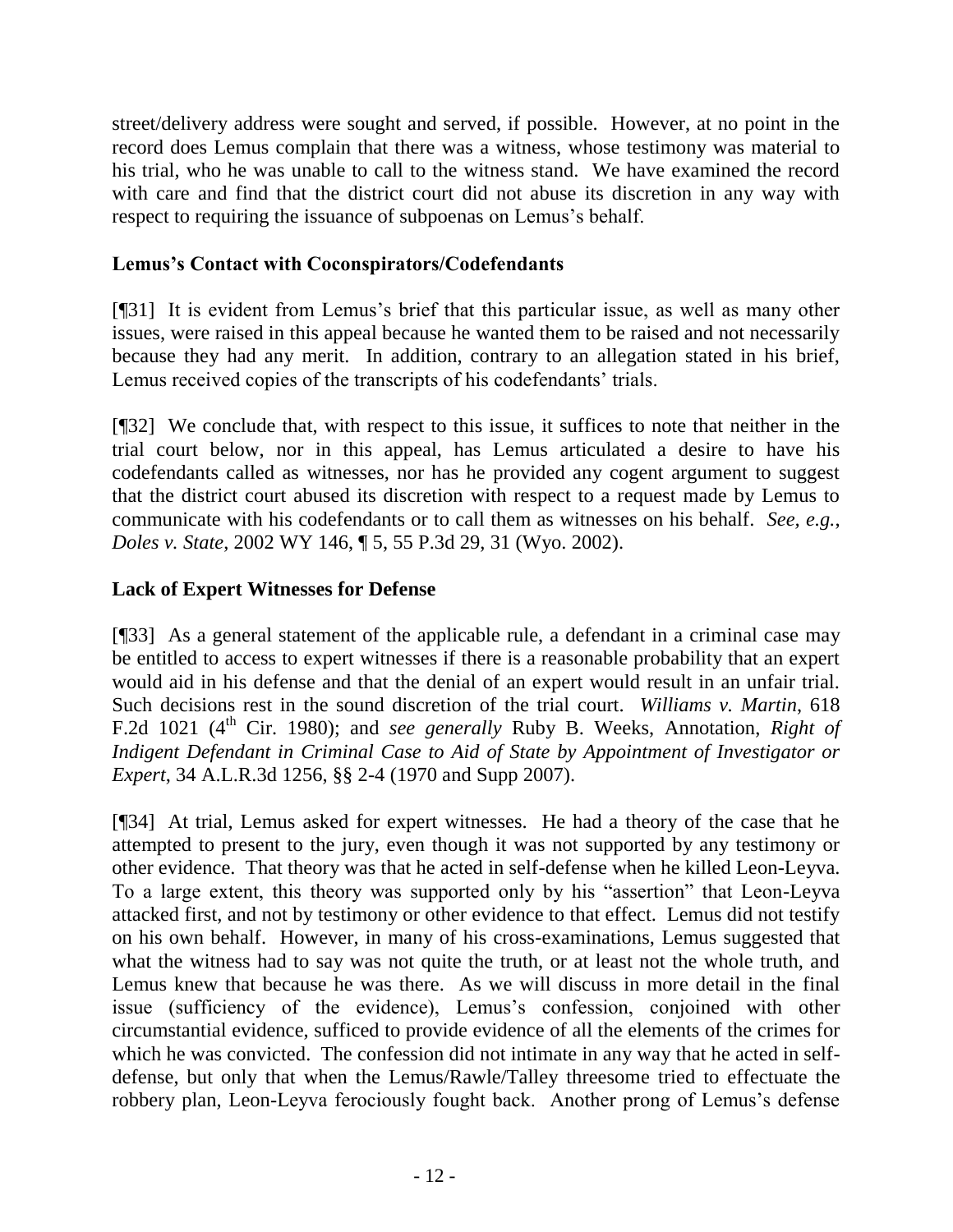was that he lied in his confession about many things. His ostensible motive for lying was to implicate his wife as a principal in the commission of the crimes, and he agreed to confess only if the State would promise that his wife would face the same charges as the other three. Indeed, Lemus suggested that he, Rawle, and Talley agreed to adjust their "stories" to achieve that result, *i.e.*, to get his wife (or ex-wife) convicted of murder.

[¶35] Lemus wanted experts to testify on his behalf in order to bolster his contentions that he lied in making his confession and to bolster his self-defense claims. In his confession, Lemus said that although he had drawn the first blood, Leon-Leyva overpowered him and managed to cut him on the face quite severely. A codefendant then proceeded to stab Leon-Leyva in the throat and did so with such violence that Leon-Leyva's head was nearly severed. Lemus attempted to show this was a lie on his part during his cross-examination of Robert Deters, M.D., a pathologist with a specialty in forensic pathology. However, Dr. Deters did not share Lemus's view of the evidence largely because Leon-Leyva's body was so consumed by fire that no such evidence existed.

[¶36] Another of Lemus's theories was that he was lying because Leon-Leyva's body could not have been found in the position in which it was found, based upon his confession. Lemus believed that an expert could help him establish that theory, and that establishing his theory would support his self-defense theory, thus mandating reversal of his conviction.

[¶37] We conclude that the district court did not err in not ordering Lemus to have access to expert witnesses because of Lemus's failure to establish **any** foundational facts that would have justified expert testimony.

# **Errors in State's Opening and Closing**

[¶38] Lemus contends that a combination of errors/misconduct by the prosecutor in opening argument and closing argument combined to deprive him of a fair trial and necessitates the reversal of his convictions. We note here that Lemus did not object to the arguments in either opening or closing. However, Lemus would have had no cause to object to the opening statement because it was merely the prosecutor summarizing the evidence that he intended to present. The "error" asserted here did not take on substance until the prosecutor then "explained" in closing argument his reasons for not calling certain witnesses. The jury was instructed that the arguments of counsel were not evidence (this included Lemus's argument, as well as that of the prosecutor).

[¶39] Our standard of review is well known. Before we will hold that an error in the nature of prosecutorial misconduct has affected an accused's substantial right, thus requiring reversal of a conviction, we must conclude that based upon the entire record, a reasonable possibility exists that in the absence of the error, the verdict might have been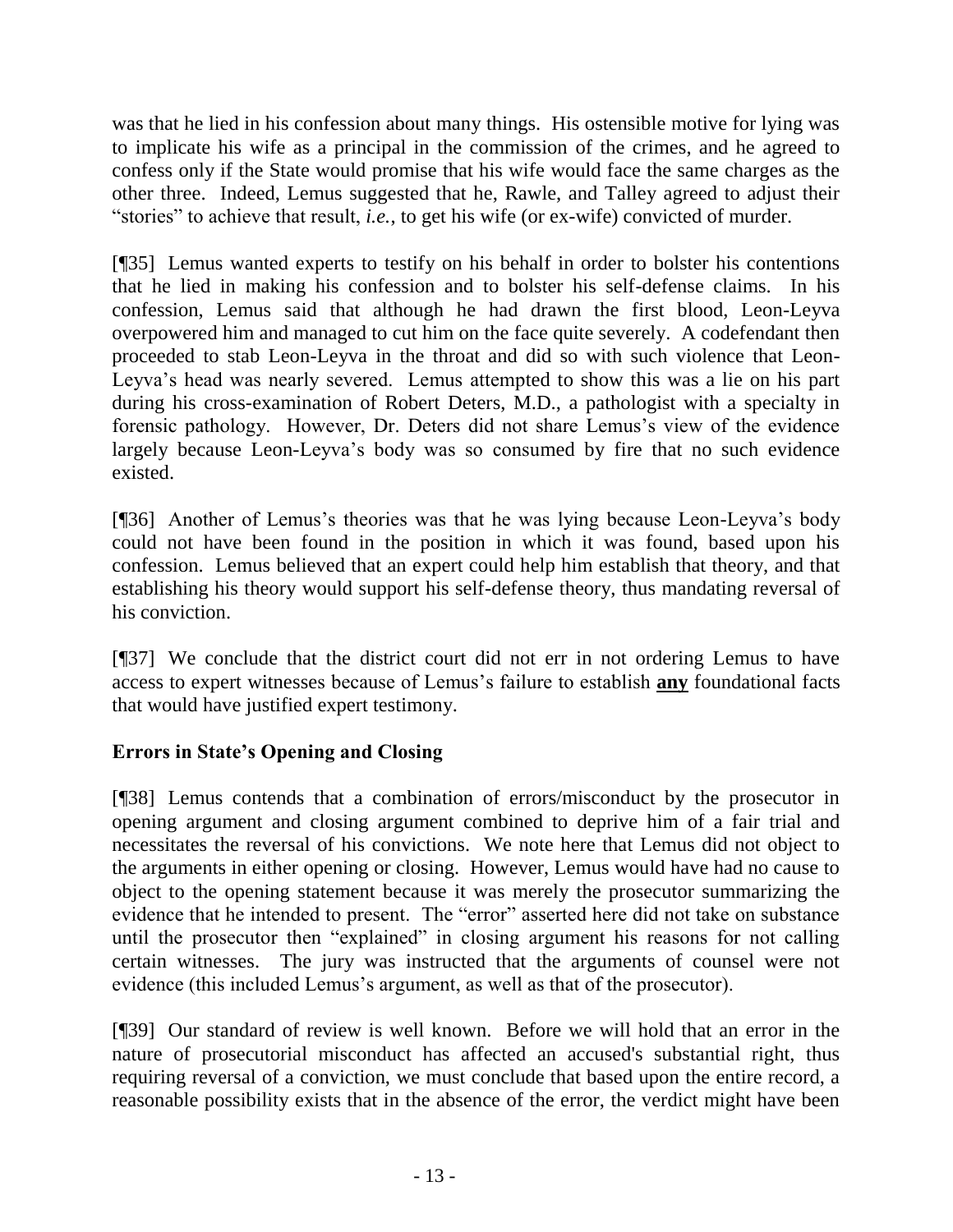more favorable to the accused. *E.g.*, *Williams v. State*, 2006 WY 131, ¶ 37, 143 P.3d 924, 934 (Wyo. 2006); *Jensen v. State*, 2005 WY 85, ¶ 23, 116 P.3d 1088, 1098 (Wyo. 2005) (and cases cited therein); *Butcher v. State*, 2005 WY 146, ¶ 38, 123 P.3d 543, 554 (Wyo. 2005). In reviewing a claim of prosecutorial misconduct in closing argument, the court looks at the entire record to determine whether or not the defendant's case was so prejudiced by the improper comments as to result in the denial of a fair trial. We judge the challenged comments in the context of the prosecutor's entire argument, considering the context of the statements and comparing them with the evidence produced at the trial. The burden of establishing prosecutorial misconduct rests upon the appellant who raises the issue.

[¶40] The prosecutor told the jury that he intended to call Tiffany Lemus, wife of the defendant, as a witness in his case. He also said that he would call FT (a juvenile), niece to Lemus, as a witness. Both had testified in the trials of coconspirators Talley and Rawle. The prosecutor suggested that their testimony would corroborate much of Lemus's confession. The record reflects that these witnesses created a dilemma for the prosecutor. Of course, Lemus had objected to the testimony of his wife. Lemus proposed to have them testify that the prosecutor threatened and intimidated them in order to get them to testify, and it appeared that they could well have been "hostile" to the prosecution's case. The record reflects that both witnesses were present at the trial and Lemus could have called them to the stand if he wanted to do so. He opted not to call them himself. In his closing argument, the prosecutor chose to make a pre-emptive strike on this point, before Lemus could broach the subject, telling the jury:

> Now, if you remember back last Tuesday in my opening statement, I told [you] what I thought the evidence would show and the evidence that would come on. I told you you'd hear from some witnesses that you didn't hear from. Any of you familiar with sports, baseball? It's October [the trial is underway in October of 2005]. A lot of people who don't watch baseball throughout the rest of the year start watching baseball in October. There are strategies involved in a game of baseball and there are strategies involved when a lawyer presents his case. And sometimes the lawyer's strategy changes midway between the case, just like a ball game will change within even an inning of baseball. The State did not put on [FT] like I told you I would. We did not put on Tiffany Lemus like I told you I would. I changed my strategy. The reason I did that is because I believed that I had sufficient evidence to show to you at that point to convict the Defendant with proof beyond a reasonable doubt without their testimony. So I made that decision.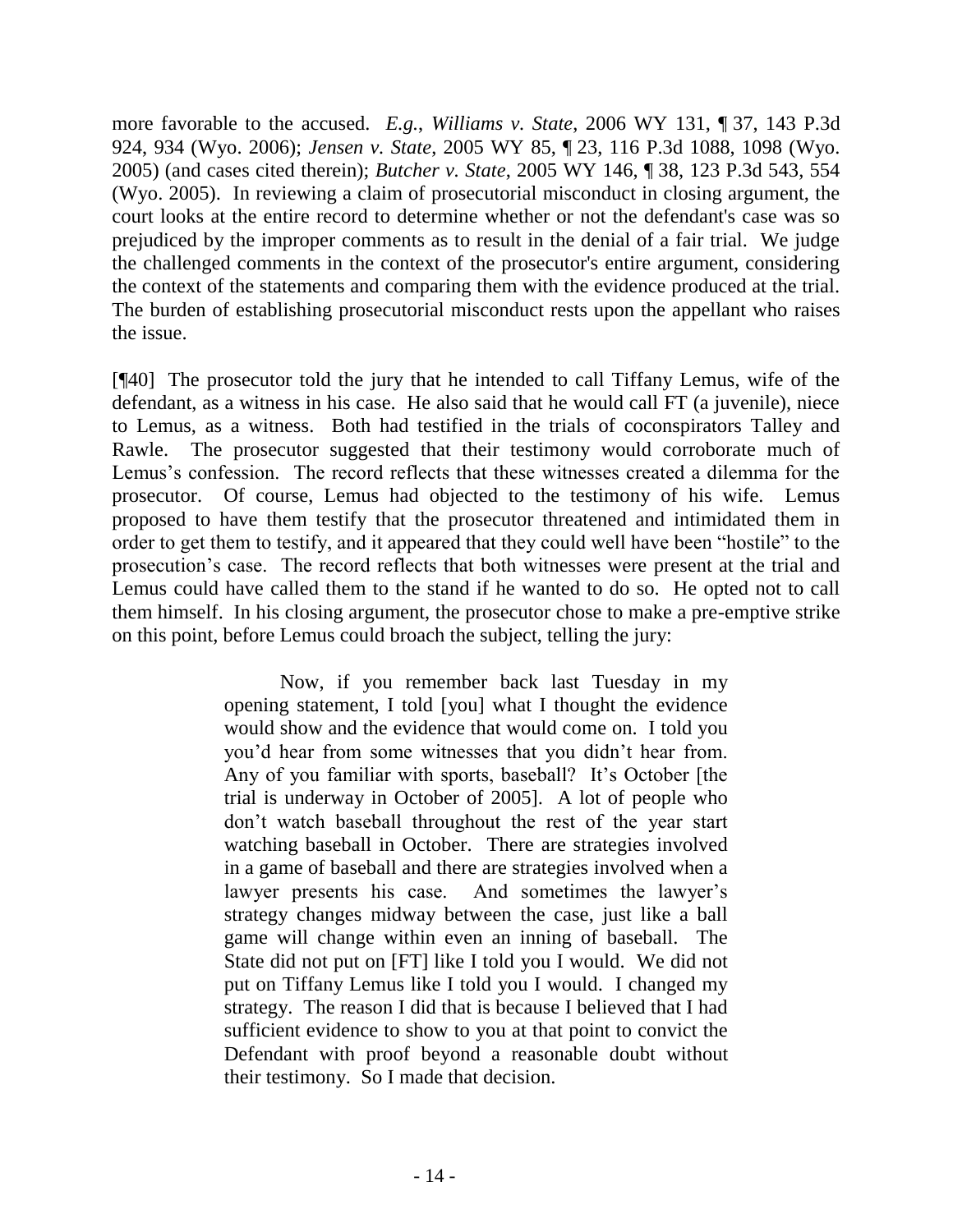The prosecutor then went on to catalogue the evidence that he did present which proved Lemus's guilt. Lemus did not object to these comments, and so we review this assertion of error under the plain error standard. First, the record must clearly present the incident alleged to be error. Second, Lemus must demonstrate that a clear and unequivocal rule of law was violated in a clear and obvious, not merely arguable, way. Last, Lemus must prove that he was denied a substantial right resulting in material prejudice to him. *Lopez v. State*, 2006 WY 97, ¶ 18, 139 P.3d 445, 453 (Wyo. 2006)

[¶41] The record clearly reflects the argument made by the prosecutor, but the error of it, if any, is not so patent. We have repeatedly held that a prosecutor may not vouch for the credibility of the State's witnesses, even in responding to defense arguments. *Dysthe v. State*, 2003 WY 20, ¶ 29, 63 P.3d 875, 886 (Wyo. 2003). That is a clear and unequivocal rule. However, that the rule was violated in a clear and obvious, not merely arguable, way is not so clear. The prosecutor did not directly vouch for the credibility of his witnesses, only that the evidence he did present sufficed to meet the burden that the State carries to prove its case beyond a reasonable doubt. Of course, the State's principal witness was Lemus himself. All the other witnesses merely tied up loose ends. Misconduct by a prosecutor invokes a criminal defendant's right to a fair trial and can be an error of constitutional magnitude. However, under the somewhat unique circumstances of this case we conclude that the argument challenged did not violate the relevant rule in a clear and obvious way. Moreover, to the extent the argument could be said to have been ill advised, it did not serve to prejudice Lemus.

# **Prosecutor's Threatening/Intimidating Witnesses**

[¶42] Lemus contends that the prosecutor threatened/intimidated witnesses. This is an issue that appears in the record only as a contention made by Lemus, but was never supported by any evidence admitted during the trial or in any pretrial proceeding. Because there is no material in the record to support it, we will not consider it.

# **State's Use of Fake Pictures and Perjured Testimony**

[¶43] Much like the contention discussed immediately above, this one also has no support in the record. Lemus looked at the pictures offered by the State and contended that they had to be fakes because he was there and they did not correspond with his memory of the events he related in his confession. Because there is nothing in the record to support his contention that the pictures were "fakes," we will not consider it further. Likewise, Lemus says that witnesses perjured themselves because they said things that he did not agree with. This contention is unsupported by anything in the record, and we will not consider it further. In fairness, we take note that Lemus's brief suggests that some matters raised in the brief (perhaps many of them) are broached so as not to waive them in future post-conviction proceedings, should there be any.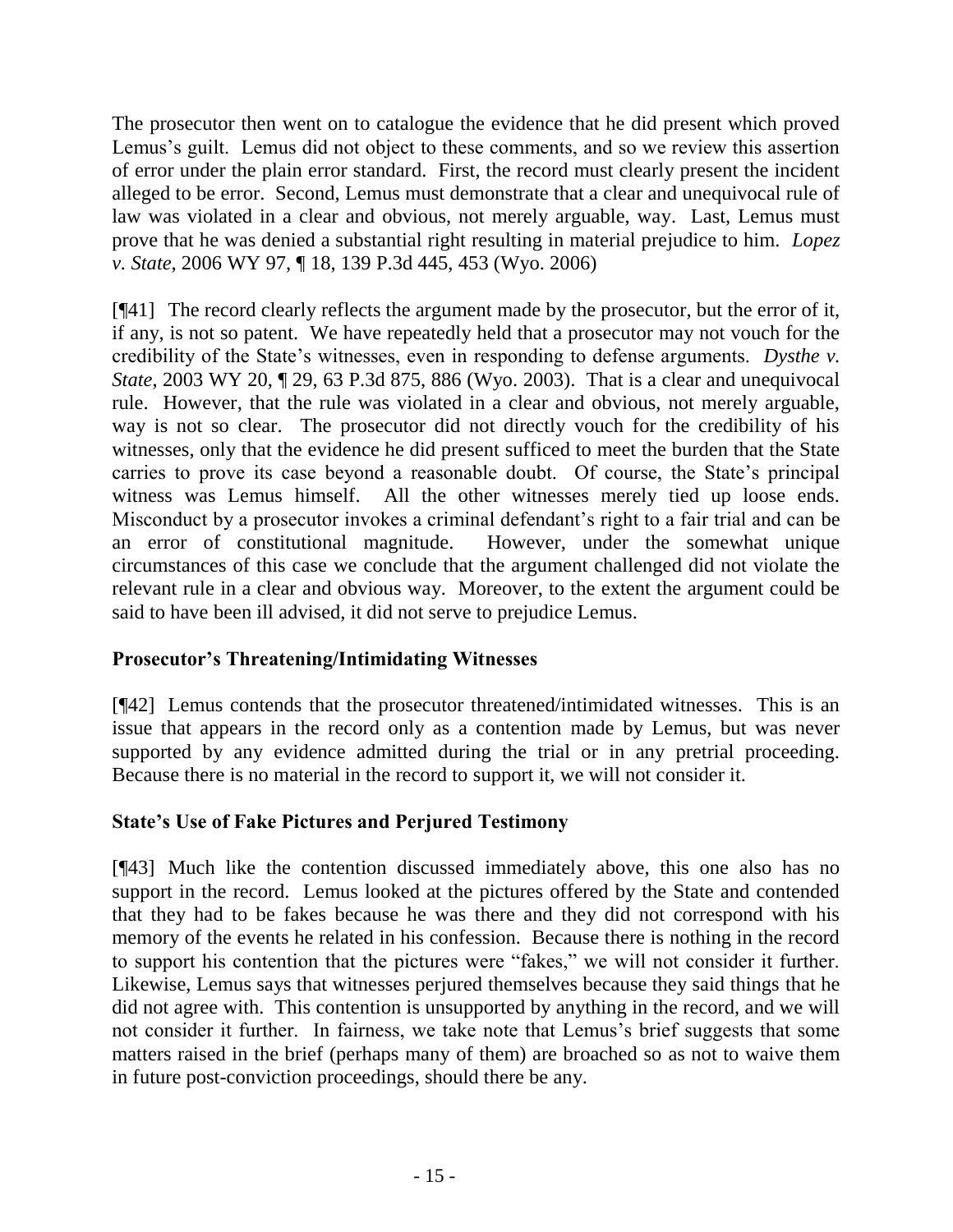# **State's Use of Substitute Pathologist**

[¶44] J. Wallace Graham, M.D., performed the autopsy on Leon-Leyva's body. Dr. Graham was not available at the time of Lemus's trial because he was out of the country. In his place, Robert Deters, M.D., testified concerning the autopsy and the cause of the victim's death, using the materials developed by Dr. Graham during the autopsy. It is unclear exactly what Lemus's objections are in this appeal, but he voiced no objections below. Indeed, Lemus sought to use Dr. Deter's testimony to his advantage. Lemus's contentions with respect to Dr. Deter's testimony are not supported by cogent argument or pertinent authority, and we will not consider them further.

# **Introduction of W.R.E. 404(b) Evidence in Video Taped Confession**

[¶45] Lemus contends that the video tape of his confession should have been edited because it contained so much W.R.E. 404(b) evidence. The State contends that it is relevant because it tells the whole story that unfolded over the few days which bracket the crime. In his confession, Lemus talks quite a bit about his drug use. It appears he wanted much of that to be included because he intimated that it mitigated his conduct (he had been up for days on methamphetamines). Lemus also related that his group shoplifted in order to live as they traveled nomadically through Nebraska, South Dakota, Wyoming, Utah, and Arizona. Although Lemus attempted to suppress his confession, once the district court determined it was admissible, he wanted the entirety of it to be presented to the jury. The district court allowed the entire tape to be played for the jury (and a transcript of the tape appears in the record).

[¶46] The district court fully considered all of Lemus's objections to the confession and its content and determined that it was admissible even in light of Rule 404(b). There was no error in that ruling. However, we also agree with the State that, under the circumstances presented here, the disputed evidence was not Rule 404(b) evidence.

# **Sufficiency of the Evidence**

[¶47] Lemus contends that the evidence was not sufficient to sustain the jury's verdict finding him guilty of conspiracy. It is his assertion that the only evidence of the conspiracy came through his video taped confession, and that evidence does not suffice to sustain the conspiracy verdict. In addressing a claim of insufficiency of the evidence, we must determine whether or not any rational trier of fact could have found the essential elements of the crime beyond a reasonable doubt. When considering a claim of the sufficiency of the evidence, we review that evidence with the assumption that the evidence of the prevailing party is true, disregard the evidence favoring the unsuccessful party, and give the prevailing party the benefit of every favorable inference that we may reasonably draw from the evidence. We will not reweigh the evidence nor will we re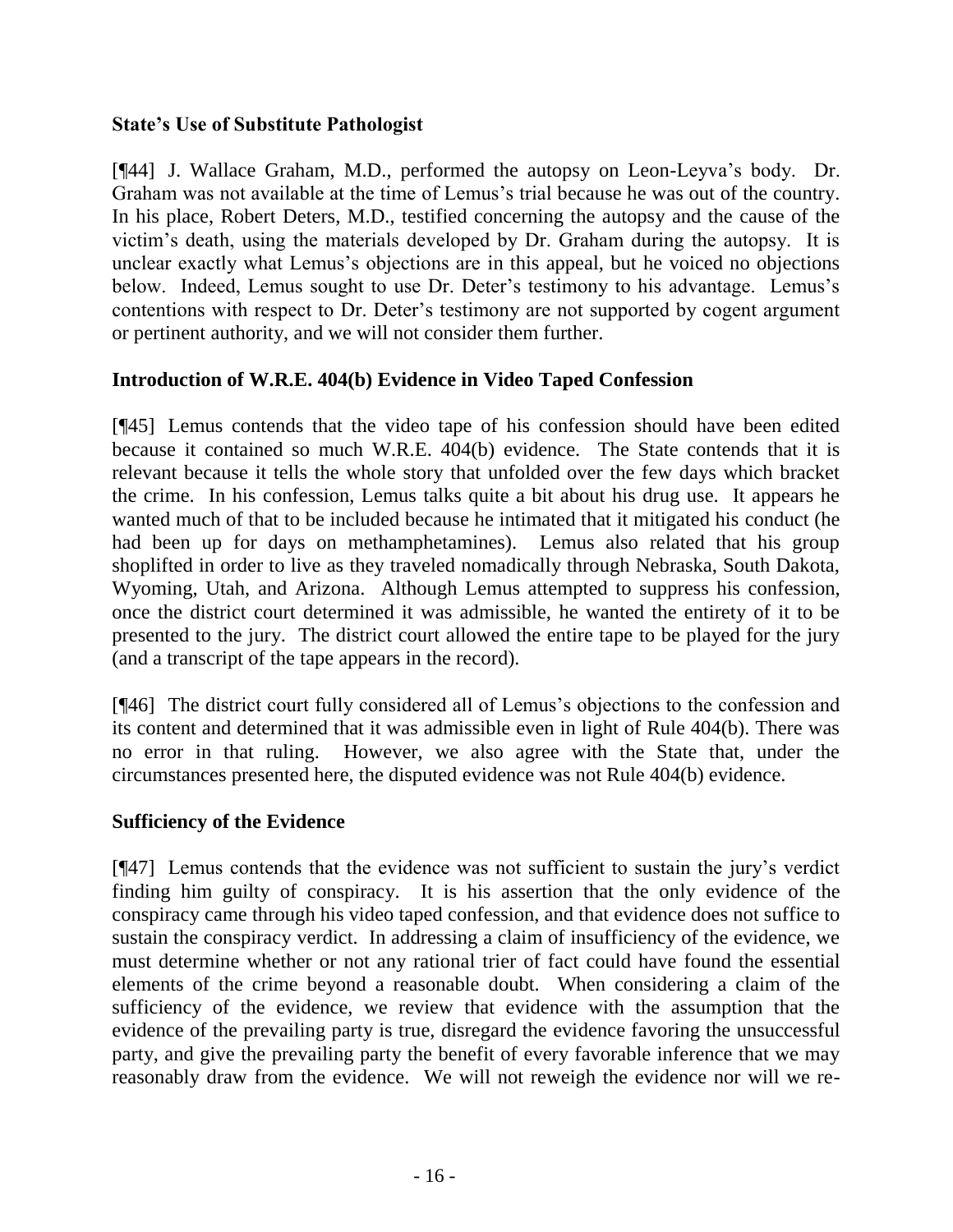examine the credibility of the witnesses. *Williams v. State*, 2006 WY 131, ¶ 45, 143 P.3d 924, 935 (Wyo. 2006).

[¶48] In making this argument, Lemus relies solely upon our decision in *Wehr v. State*, 841 P.2d 104, 110-111 (Wyo. 1992):

> An analysis of the evidence of the conspiracy in this case persuades us the State produced ample evidence at trial from which a jury rationally might conclude Wehr and Thompson were co-conspirators in a drug distribution chain. First, the State introduced evidence Thompson and Wehr were engaged in an ongoing source-to-middleman for resale relationship that was mutually beneficial. Thompson testified she was a drug addict and she supported her habit by selling drugs to others. She said she had known Wehr for a number of years and she had sold drugs to him repeatedly for his personal use and for resale. Her testimony was that Wehr would buy only a quarter gram or half gram for his personal use but, when reselling drugs to others, he would buy substantially larger quantities. Thompson told the jury Wehr had admitted to her in the past that he resold drugs obtained from her to support his own habit.

> The State also established by Thompson's testimony that Wehr and Thompson knowingly engaged in the sourceto-middleman resale transaction on the date at issue. Thompson testified she sold three grams of methamphetamine to Wehr on December 23, 1988 and she had "no doubt" Wehr then would deliver the drugs to someone else. Furthermore, one of the DCI agents testified Wehr admitted, in the course of the March 2, 1989 interview, he had purchased methamphetamine from Thompson on December 23, 1988 which he later sold to Greenhalgh.

> Finally, the State presented evidence that Thompson's interest in drug transactions extended well beyond simply satisfying the immediate customer. Thompson testified at trial that, after she had made the sale to Wehr, she was advised her name and that of Greenhalgh were being discussed over the police radio. Thompson immediately telephoned Wehr and told him someone was "wired" and he should not sell the methamphetamine to Greenhalgh. Thompson earlier had testified she would not sell controlled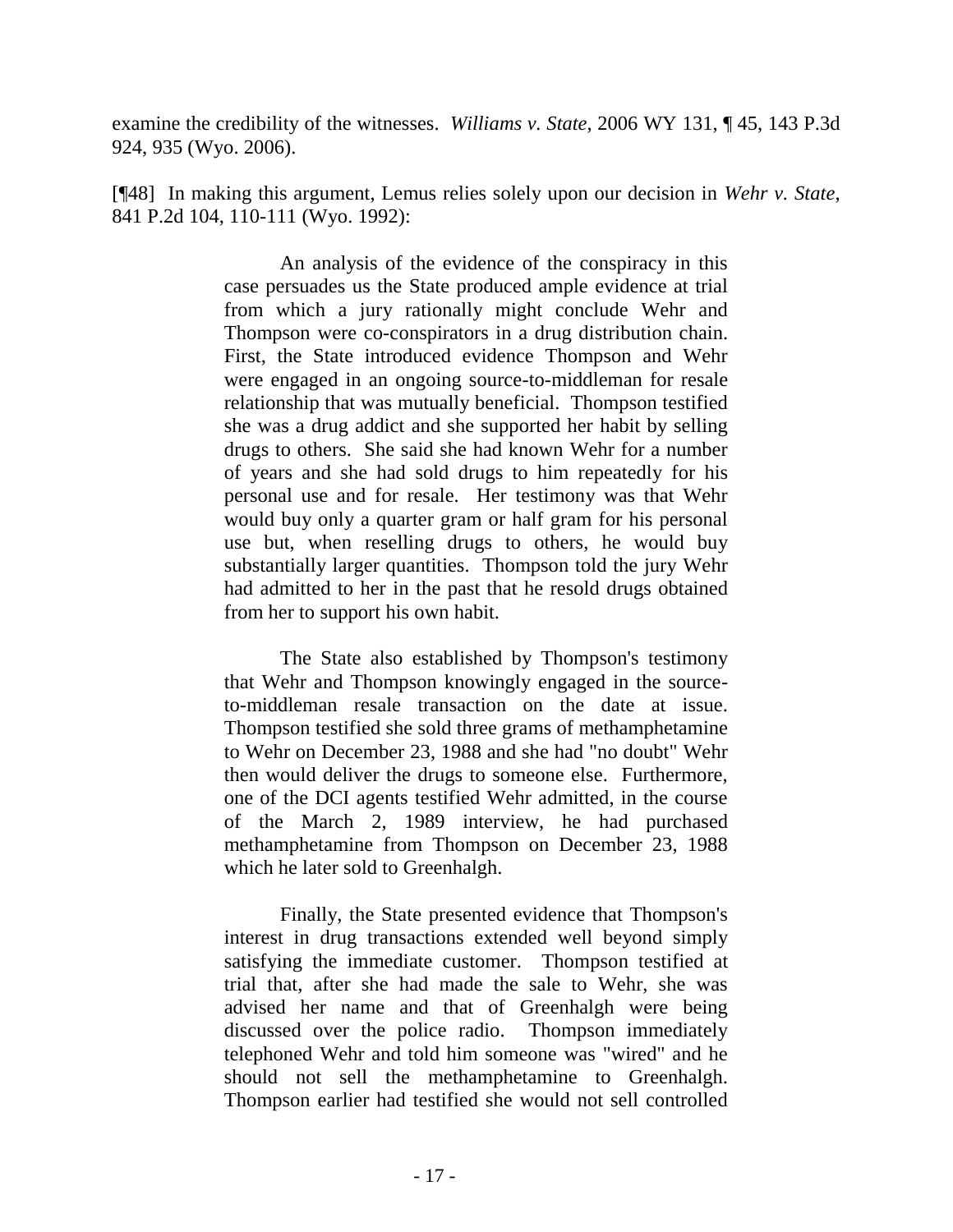substances to Greenhalgh because he resold the drugs to "youngsters." When she was asked at trial why she phoned Wehr, Thompson responded, "[s]o he would not sell to Perry [Greenhalgh] because Perry's name had come over the scanner too, and Paul knows if he was going to sell to Perry I would never sell to him again."

We hold, given the admissibility of Thompson's testimony relative to the prior transactions with Wehr, the jury rationally could infer from all of this evidence, along with all of the other evidence introduced at the trial, that Wehr and Thompson had an ongoing conspiratorial relationship to distribute drugs in violation of Wyoming's Controlled Substances Act. The jury further could infer the transaction on December 23, 1988 was a product of the ongoing conspiracy and simply an example of the method Wehr and Thompson used to distribute controlled substances in violation of the Wyoming Controlled Substances Act.

[¶49] From the above-cited discussion, Lemus concludes that he could not be convicted of conspiracy without one of his coconspirators testifying against him, which neither did. This question is answered by our discussion of the evidence needed to sustain a conspiracy conviction found in *Miller v. State*, 955 P.2d 892, 896-98 (Wyo. 1998):

> While Miller primary relies upon his claim of entitlement to relief under the law of the case doctrine, the instruction on the unilateral theory of conspiracy poses a novel question for Wyoming. For that reason we consider whether that instruction was a correct instruction on the law. The Supreme Court of North Dakota has distinguished the bilateral theory of conspiracy from the unilateral theory in this way:

"Under a unilateral formulation, the crime is committed *when a person agrees* to proceed in a prohibited manner; under a bilateral formulation, the crime of conspiracy is committed *when two or more persons agree* to proceed in such manner. *See Note* [Conspiracy; Statutory Reform Since the Model Penal Code, 75 Colum.L.Rev. 1122, 1136 (1975)]. Under either approach, the agreement is all-important to conspiracy. Under the unilateral approach, as distinguished from the bilateral approach, the trier-of-fact assesses the subjective individual behavior of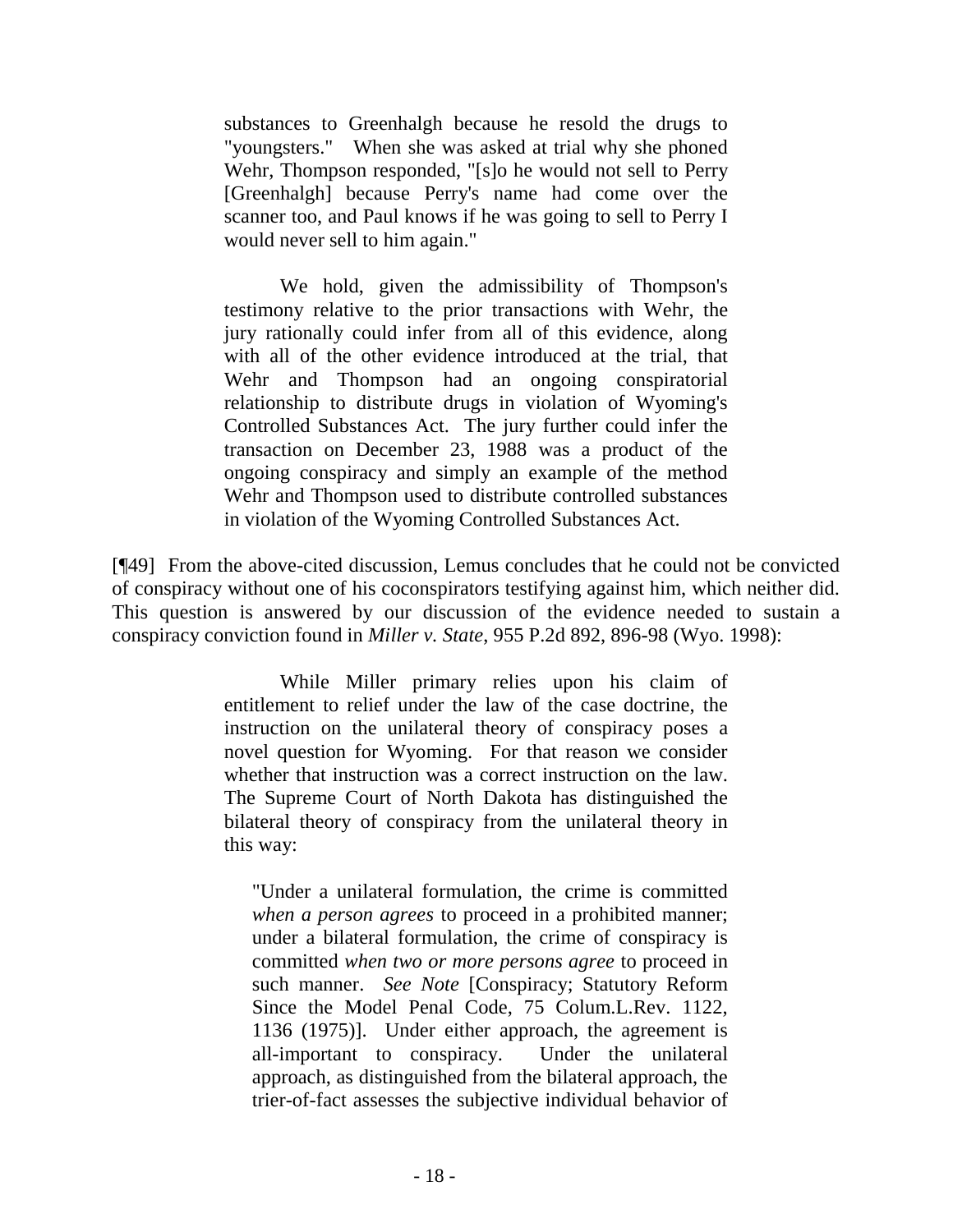a defendant \* \* \*. Under the traditional bilateral approach, there must be at least two 'guilty' persons, two persons who have agreed"

*State v. Rambousek*, 479 N.W.2d 832, 833-34 (N.D.1992), *citing State v. Kihnel*, 488 So.2d 1238, 1240 (La.App.1986).

Prior to its revision in 1982, as amended in 1983, the statute making conspiracy a crime in Wyoming read:

If two (2) or more persons conspire to (a) commit a felony in the state of Wyoming or to commit an act beyond the state of Wyoming which if done in this state would be a felony, and (b) one (1) or more of such persons do any act, within or without the state of Wyoming, to effect the object of the conspiracy, each, upon conviction, shall be fined not more than one thousand dollars (\$1,000.00) or imprisoned in the penitentiary not more than ten (10) years or both. A conspiracy may be prosecuted in the county where the conspiratorial agreement or combination was entered into, or in any county where any act or acts evidencing the conspiracy or in any county wherein the furtherance of its purpose took place.

Wyo. Stat. § 6-1-117 (1977). As revised in 1982, and then amended in 1983, this statute now reads:

> (a) A person is guilty of conspiracy to commit a crime if he agrees with one (1) or more persons that they or one (1) or more of them will commit a crime and one (1) or more of them does an overt act to effect the objective of the agreement.

> (b) A person is not liable under this section if after conspiring he withdraws from the conspiracy and thwarts its success under circumstances manifesting voluntary and complete renunciation of his criminal intention.

> (c) A conspiracy may be prosecuted in the county where the agreement was entered into, or in any county where any act evidencing the conspiracy or furthering the purpose took place.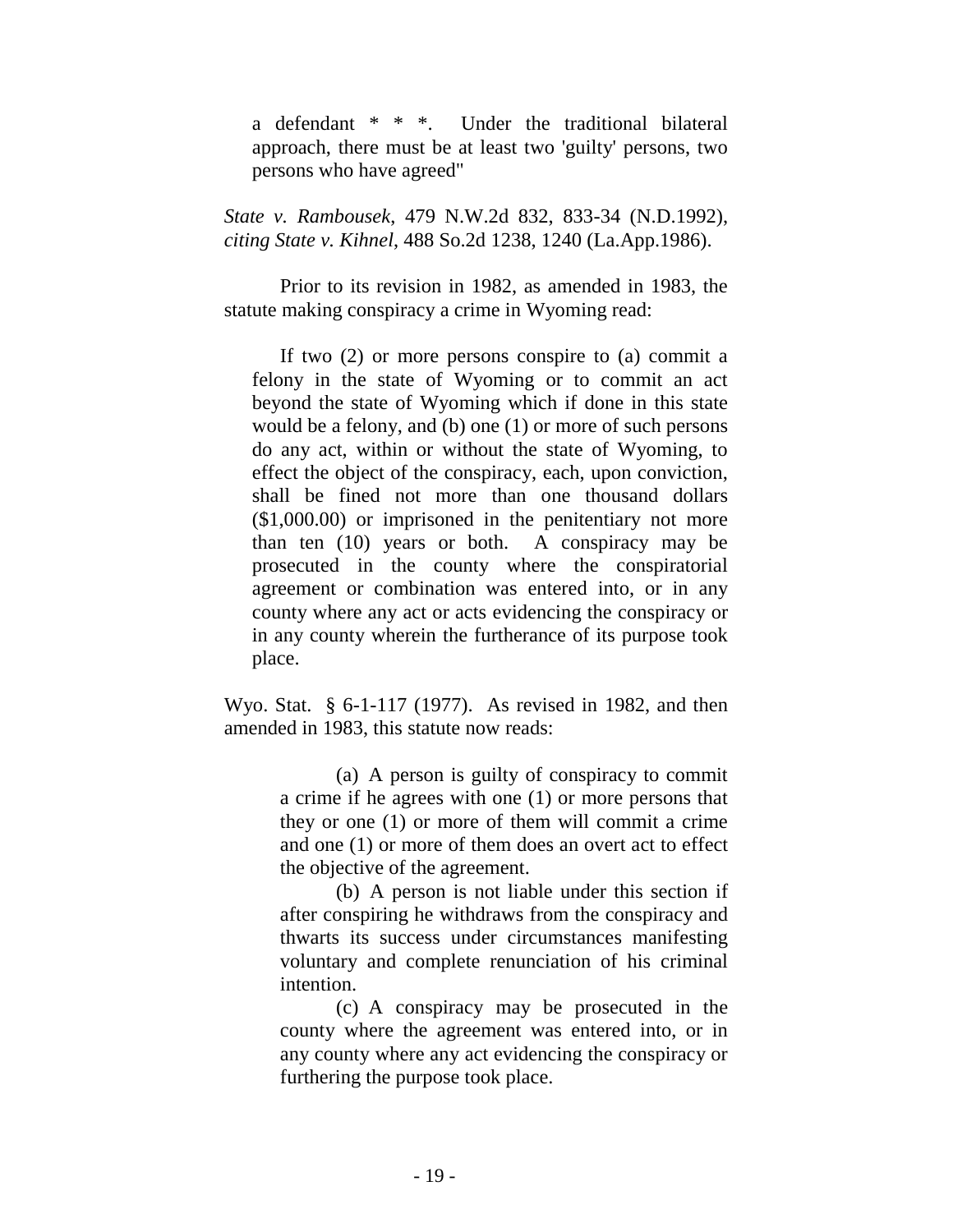Wyo. Stat. § 6-1-303 (1988).

The new version was adopted from both the Model Penal Code and the laws of neighboring states. *See* THEODORE E. LAUER, *Goodbye 3-Card Monte: The Wyoming Criminal Act of 1982*, 19 Land & Water L.Rev. 107, 119 (1984). The Model Penal Code, like the new version of the Wyoming statute, defines conspiracy in the context of a single actor agreeing with another, and this language is said to adopt the unilateral approach. MODEL PENAL CODE & COMMENTARIES § 5.03(b) at 382-398 (Official Draft & Revised Comments 1985). While federal courts have continued to follow the bilateral theory of conspiracy, the modern trend in state courts is to rule that a conspiracy count is viable even when one of the participants is a government agent or is feigning agreement. *See generally*, MODEL PENAL CODE & COMMENTARIES § 5.03(b) at 382-398 (Official Draft & Revised Comments 1985); 2 WAYNE R. LAFAVE & AUSTIN W. SCOTT, JR., *Substantive Criminal Law* § 6.4(d). *Compare U.S. v. Barboa*, 777 F.2d 1420, 1422 (10th Cir. (N.M.) 1985) *with State v. Null*, 247 Neb. 192, 526 N.W.2d 220, 229 (1995); Com*. v. Sego*, 872 S.W.2d 441, 443 (Ky.1994); State *v. Conway*, 193 N.J.Super. 133, 472 A.2d 588 (1984); *State v. Hohensee*, 650 S.W.2d 268, 275 (Mo.App.1982) (*rev'd in part on other grounds*). The focus under the unilateral theory is on the culpability of the defendant, without any necessity to establish the guilty mind of one or more co-conspirators.

When we compare the first sentences of the earlier and current statutes in Wyoming, we find that the old statute began "*[i]f two (2) or more persons* conspire to (a) commit a felony in the state of Wyoming  $**$ ," while the new statute reads, "*[a]* person is guilty of conspiracy to commit a crime if he agrees with one (1) or more persons that they or one (1) or more of them will commit a crime \* \* \*." (Emphasis added.) Our research discloses that most states that have adopted this second definition of the crime of conspiracy have embraced a unilateral approach to conspiracy, and we hold that is appropriate in Wyoming.

Other states have justified the unilateral theory of conspiracy as sound public policy. A person who believes he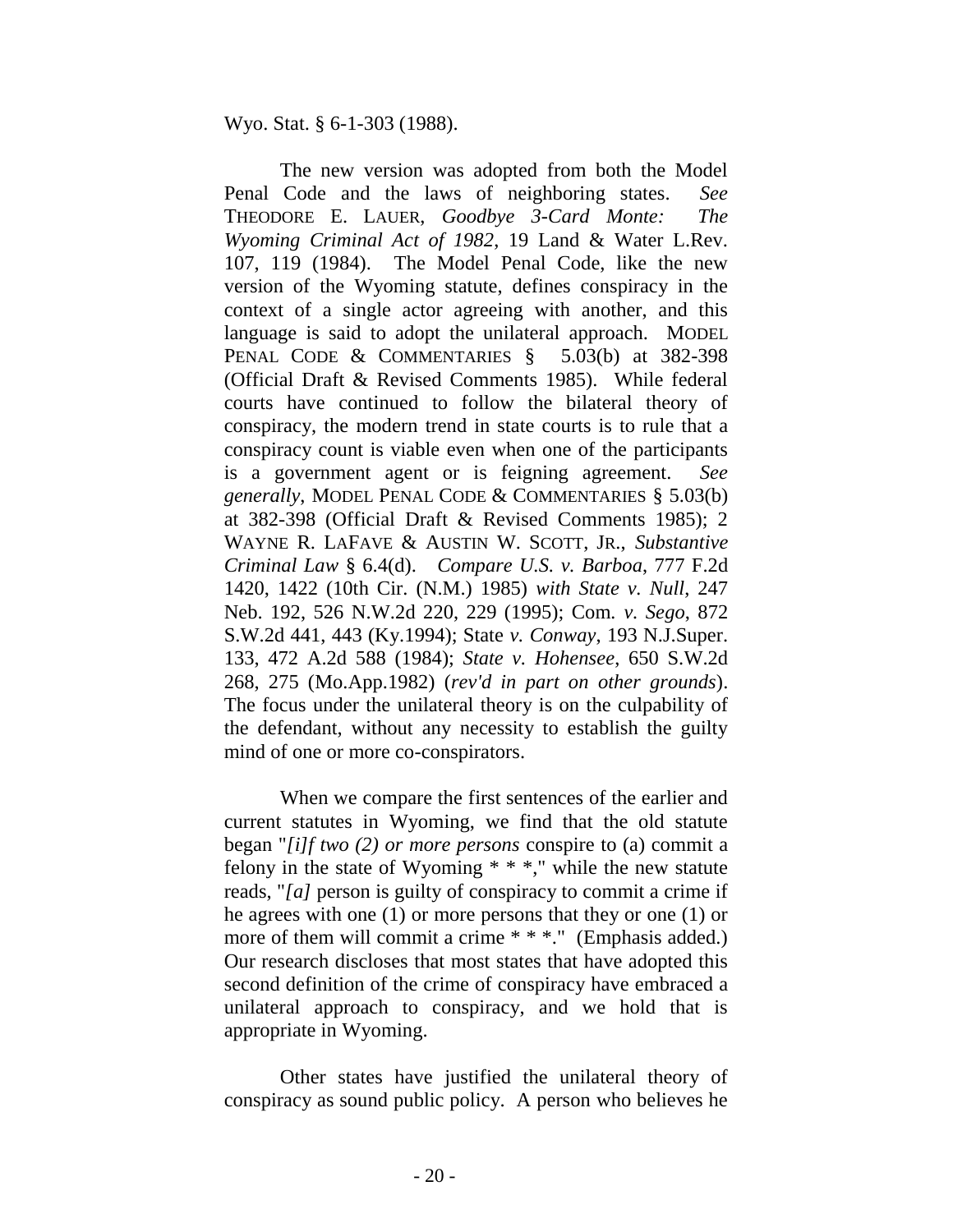is conspiring with another to commit a crime is a danger to the public regardless of whether the other person in fact has agreed to commit the crime. As one text writer has expressed the proposition, "such an approach is justified in that a man who believes that he is conspiring to commit a crime and wishes to conspire to commit a crime has a guilty mind and has done all in his power to plot the commission of an unlawful purpose." FRIEDMAN, *Mens Rea in Conspiracy*, 19 Modern L.Rev. 276, 283 (1956), *adopted in*, 2 WAYNE R. LAFAVE & AUSTIN W. SCOTT, JR., *Substantive Criminal Law*  § 6.4(d) n. 109 at 73. Miller's case furnishes a textbook example of the justification for a unilateral approach. Miller's guilty mind was not diminished by the fact that Powell had made an agreement to serve as a law enforcement informant. It is true that Miller's chance of succeeding in kidnapping his family under the circumstances was minimal, but Miller has "nonetheless engaged in conduct which provides unequivocal evidence of his firm purpose to commit a crime." 2 WAYNE R. LAFAVE & AUSTIN W. SCOTT, JR.., *Substantive Criminal Law* § 6.4(d) at 73 (footnote omitted). It is our conclusion that we should follow the majority rule of our sister states, and we hold that valid public policy as well as the language and the legislative history of our conspiracy statute make the unilateral approach to conspiracy the law of Wyoming.

In his second issue, Miller argues that there is insufficient evidence to establish a conspiracy to commit the crime of kidnapping between Miller and Ingersoll. This argument is premised upon the assumption that the bilateral theory of conspiracy is the law of the case, and the concession on the part of the State that Powell could not be a member of the conspiracy. In light of our conclusion that the instruction on the unilateral theory of conspiracy is correct, we have examined the record and are satisfied that there is more than sufficient evidence to sustain Miller's conviction for the crime of conspiracy since under a unilateral theory of conspiracy, the capacity of Powell to engage in the crime of conspiracy is not an issue.

[¶50] With respect to the conspiracy, the district court gave this instruction (to which there was no objection):

#### INSTRUCTION NO. 17